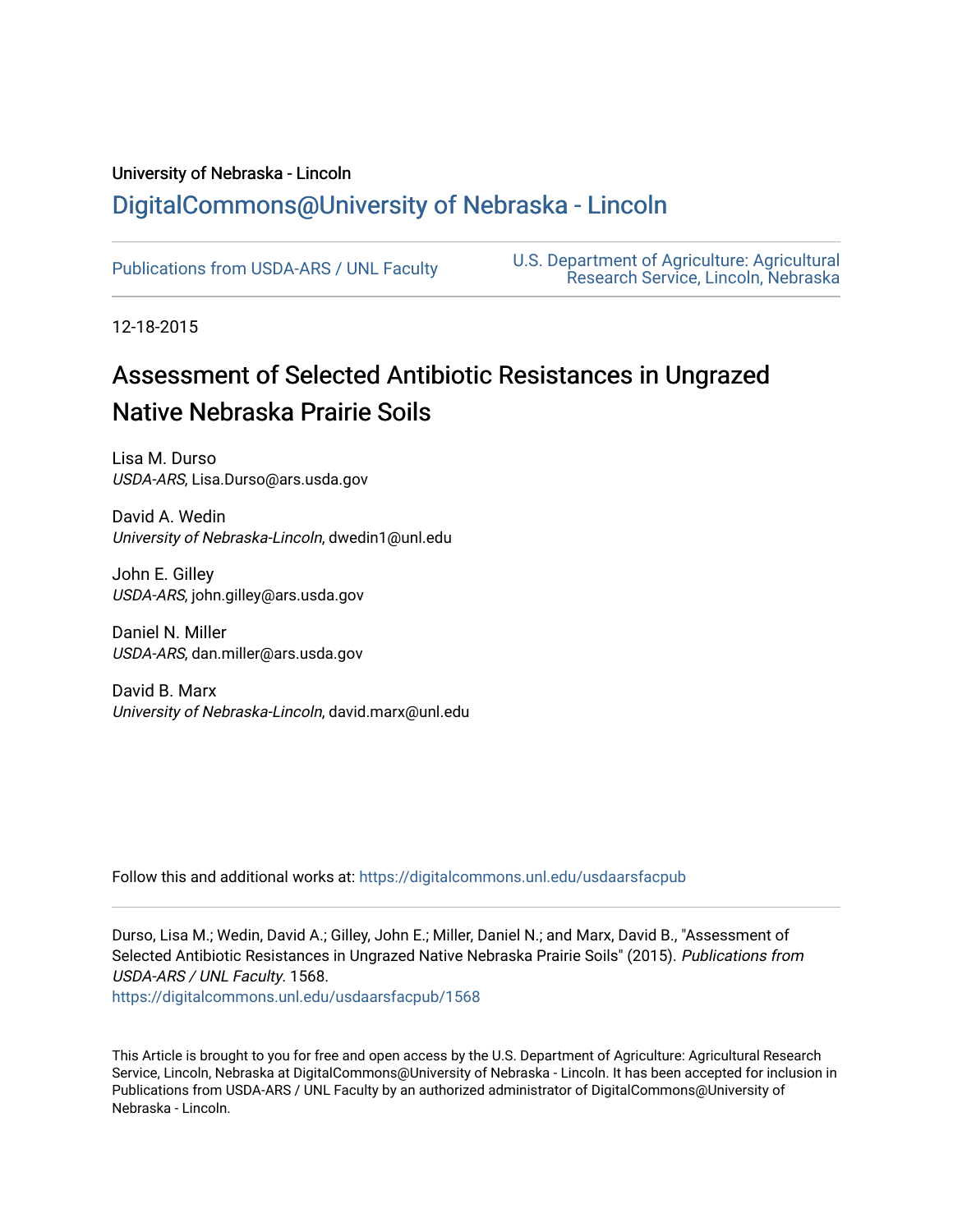# Assessment of Selected Antibiotic Resistances in Ungrazed Native Nebraska Prairie Soils

Lisa M. Durso,\* David A. Wedin, John E. Gilley, Daniel N. Miller, and David B. Marx

#### **Abstract**

The inherent spatial heterogeneity and complexity of antibioticresistant bacteria and antibiotic resistance (AR) genes in manureaffected soils makes it difficult to sort out resistance that can be attributed to human antibiotic use from resistance that occurs naturally in the soil. This study characterizes native Nebraska prairie soils that have not been affected by human or food-animal waste products to provide data on background levels of resistance in southeastern Nebraskan soils. Soil samples were collected from 20 sites enumerated on tetracycline and cefotaxime media; screened for tetracycline-, sulfonamide-,  $\beta$ -lactamase-, and macrolide-resistance genes; and characterized for soil physical and chemical parameters. All prairies contained tetracyclineand cefotaxime-resistant bacteria, and 48% of isolates collected were resistant to two or more antibiotics. Most (98%) of the soil samples and all 20 prairies had at least one tetracycline gene. Most frequently detected were *tet*(D), *tet*(A) *tet*(O), *tet*(L), and *tet*(B). Sulfonamide genes, which are considered a marker of human or animal activity, were detected in 91% of the samples, despite the lack of human inputs at these sites. No correlations were found between either phenotypic or genotypic resistance and soil physical or chemical parameters. Heterogeneity was observed in AR within and between prairies. Therefore, multiple samples are necessary to overcome heterogeneity and to accurately assess AR. Conclusions regarding AR depend on the gene target measured. To determine the impacts of food-animal antibiotic use on resistance, it is essential that background and/or baseline levels be considered, and where appropriate subtracted out, when evaluating AR in agroecosystems.

#### **Core Ideas**

• Native Nebraska prairie soils have measurable amounts of antibiotic resistance.

- Phenotypic and genotypic measures of resistance vary within and between sites.
- Ungrazed prairie soils can provide background data on resistance in Nebraskan soils.
- Assessments of resistance on farms should include the collection of background data.
- Background resistance should be considered when measuring impact of management.

Copyright © American Society of Agronomy, Crop Science Society of America, and Soil Science Society of America. 5585 Guilford Rd., Madison, WI 53711 USA. All rights reserved.

J. Environ. Qual. doi:10.2134/jeq2015.06.0280 Supplemental material is available online for this article. Received 5 June 2015. Accepted 8 Sept. 2015. \*Corresponding author ([lisa.durso@ars.usda.gov\)](mailto:lisa.durso@ars.usda.gov).

ANTIBIOTIC-RESISTANT bacteria and antibiotic resistance (AR) genes occur naturally in soil and water from around the globe (Allen et al., 2010; D'Costa et al., 2007; Durso et al., 2012; Cytryn, 2013). tance (AR) genes occur naturally in soil and water from around the globe (Allen et al., 2010; D'Costa et al., Recent studies have highlighted the potential for soil-borne antibiotic-resistant bacteria and AR genes to affect human clinical outcomes, and it has been proposed that many important AR genes originally came from bacteria living in soil (Fosberg et al., 2012; Wright, 2010). In addition to soils' hypothesized natural capacity to contribute to antibiotic-resistant disease in humans, soil is thought to serve as a sink and transport medium for resistance associated with human use of antibiotic drugs via land application of waste products from municipal wastewater, hospitals, pharmaceutical and industrial manufacturing, and agriculture (Ashbolt et al., 2013; Rutgersson et al., 2014; Koh et al., 2015; Amos et al., 2015; Williams-Nguyen et al., 2015).

Studies that characterize antibiotic-resistant bacteria and AR genes in animal manure–affected soils provide valuable information on what is currently present in a sample site. However, if background and baseline levels of AR are not collected, measurements taken in these manure-affected soils can result in conflated data. It is difficult to sort out the resistance that is a result of human antibiotic use from the resistance that is a result of the inherent spatial heterogeneity, complexity, and dynamics of antibiotic-resistant bacteria and AR genes in soils.

One way to start to address this problem is to characterize soils that have been minimally affected by human or food-animal waste products. These areas can be difficult to identify, especially when one requires documentation that specific land has not been grazed by cattle, sheep, goats, or other food animals in the past. In Nebraska, where the majority of land has been converted to agricultural uses, the main candidates for these kinds of background data collections are land that is used for cemeteries and land that is conserved as prairies (Fierer et al., 2013). In this study, soils were collected from native prairies where the landowners could confirm no grazing by food animals (including no accidental grazing) for at least the last 20 yr.

L.M. Durso, J.E. Gilley, and D.N. Miller, USDA-ARS, AMRU, 121 Keim Hall, Univ. of Nebraska-Lincoln-East Campus, Lincoln, NE 68583; D.A. Wedin, School of Natural Resources, 411 Hardin Hall, Univ. of Nebraska, Lincoln, NE 68583; D.B. Marx, Dep. of Statistics, 340 Hardin Hall, Univ. of Nebraska, Lincoln, NE 68583. Mention of trade names or commercial products in this article is solely for the purpose of providing specific information and does not imply recommendation or endorsement by the USDA. Assigned to Associate Editor Kari Dunfield.

**Abbreviations**: agBMPs, agricultural best management practices; AR, antibiotic resistance; CLSI, Clinical Laboratory Standards Institute; PCR, polymerase chain reaction.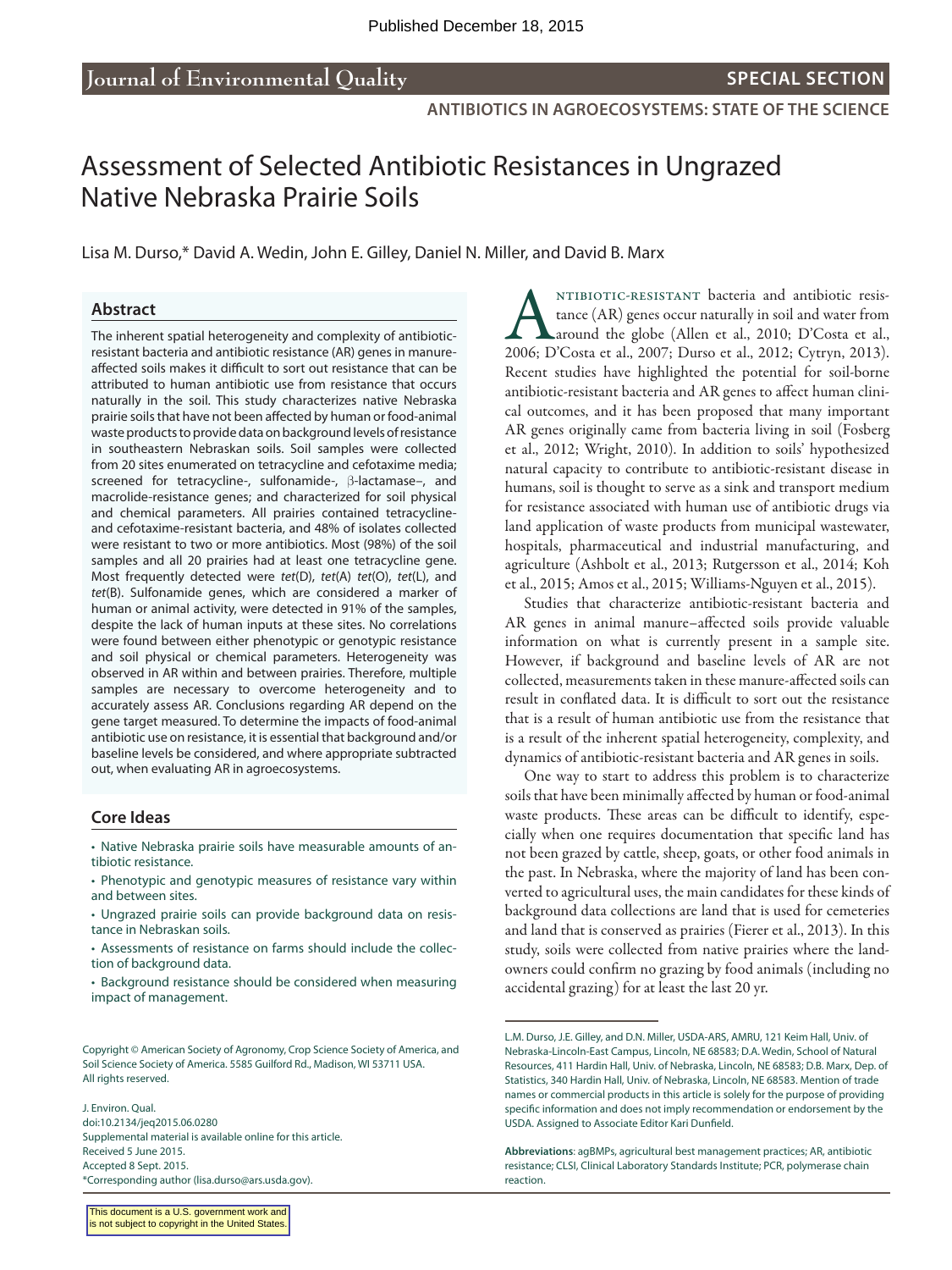With over 49,000 farms and ranches covering 92% of the state's total land area, Nebraska is one of the nation's top agricultural states. Over 5 million cattle are fed and marketed each year on 4570 cattle feeding operations statewide (USDA National Statistics Service, 2012). Because of the large footprint of animal agriculture in the state, Nebraska is an appropriate place to investigate agriculturally affected AR in soils. Although the majority of the Nebraska land area is involved in agriculture, there is also a network of native prairie sites being preserved by groups such as The Wachiska Audubon Society and the Nebraska Games and Parks Commission in conjunction with private landowners. The native prairie sites have similar soil types to the surrounding agricultural land and have been exposed to similar macroecologic conditions (i.e., temperature, precipitation). As such, they can provide useful information on naturally occurring resistance in southeastern Nebraska, including estimates of resistance in the absence of agricultural inputs and estimates of how the measured parameters are distributed within and between locations.

There is broad agreement in both scientific and policy communities that AR in agroecosystems needs to be reduced. However, in the absence of data on the levels and types of resistance that occur in minimally affected settings, it is difficult to set realistic targets for reduction. Additionally, even when a specific drug type, bacteria, or gene is identified as a means to measure resistance, little data are available to determine the variability for the chosen parameter within a sample, site, or region.

The goal of this study was to characterize selected phenotypic and genotypic AR traits in native southeastern Nebraskan prairie soils. To minimize potential sources of variation, sites were selected based on geographic proximity, and all sample collections were performed within the same week. Our working hypothesis was that the background levels of resistance for each of the measured parameters would be similar within and between the tested prairies.

# **Materials and Methods**

## **Prairie Sites**

Potential prairie sites were identified in collaboration with the University of Nebraska School of Natural Resources, The Wachiska Audubon Society, and the Nebraska Games and Parks Commission. Land owners were contacted individually to obtain information on land status and history, to verbally confirm that the land had not been purposefully or accidentally grazed in the last 20 yr, and to obtain permission to collect samples. Twenty sites in five counties were chosen for the study (Table 1; Supplemental Fig. S1). The counties that were sampled are located in the part of Nebraska that was originally categorized as upland tall grass prairie.

# **Soil Sampling**

Soil sampling was conducted in July 2012. Within each prairie, five spatially separated sites were chosen for sampling. Each sample consisted of six 30-cm-deep cores obtained using a step-on soil probe (19.2 mm i.d.). Due to exceptionally dry or rocky conditions, samples from Prairies 3, 7, and 19 consisted of a total of 12 cores 15 cm deep, and Prairies 1 and 2 were a mix of full and half cores. For each site, all cores were placed in a whirl-pac bag and returned to the laboratory in a cooler with ice within 4 h of collection. At the laboratory, whirl-pack bags were removed from the cooler and homogenized by hand before removing aliquots for bacterial plating (resulting in bacterial isolates), soil physical and chemical analysis, and DNA isolation of bulk soil extracts (described below).

|  | Table 1. Prairie sites. |  |
|--|-------------------------|--|
|  |                         |  |

| <b>Prairie ID</b> | County     | Area | <b>Name</b>                               | <b>GPS</b> coordinates        |
|-------------------|------------|------|-------------------------------------------|-------------------------------|
|                   |            | ha   |                                           |                               |
| 1                 | Lancaster  | 23.9 | 9 Mile Prairie East (UNL)                 | 40°52'0.88" N 96°48'29.5" W   |
| 2                 | Lancaster  | 64.6 | 9 Mile Prairie West (UNL)                 | 40°52'4.71" N 96°49'8.8" W    |
| 3                 | Pawnee     | 4.1  | Private A                                 | private land+                 |
| 4                 | Pawnee     | 5.4  | Private B                                 | private land                  |
| 5                 | Pawnee     | 5.5  | Private C                                 | private land                  |
| 6                 | Pawnee     | 4.5  | Private D                                 | private land                  |
| $\overline{7}$    | Richardson | 3.8  | Camp Cornhusker                           | 40°00'0.9" N 95°56'0.1" W     |
| 8                 | Pawnee     | 15.4 | Private E                                 | private land                  |
| 9                 | Otoe       | 5.2  | Dieken (Wachiska Audubon)                 | 40°40'03.8" N 96°17'26.7" W   |
| 10                | Pawnee     | 6.4  | Private F                                 | private land                  |
| 11                | Pawnee     | 12.9 | Private G                                 | private land                  |
| 12                | Pawnee     | 4.1  | Private H                                 | private land                  |
| 13                | Pawnee     | 7.9  | Private I                                 | private land                  |
| 14                | Pawnee     | 6.4  | Klapka (Wachiska Audubon)                 | 40°08'33.59" N 96°04'02.48" W |
| 15                | Lancaster  | 30.5 | Lincoln Airport Authority Meadow          | 40°52'19.72" N 96°48'21.53" W |
| 16                | Lancaster  | 9.6  | Mitchell Prairie (UNL)                    | 40°37'34.34" N 96°42'13.67" W |
| 17                | Johnson    | 3.9  | Private J                                 | private land                  |
| 18                | Lancaster  | 6.7  | Prairie Pines (UNL)                       | 40°50'34.61" N 96°33'35.25" W |
| 19                | Johnson    | 4.2  | Table Rock State Wildlife Management Area | 40°24'02.45" N 96°13'01.69" W |
| 20                | Pawnee     | 13.7 | Wildcat (Wachiska Audubon)                | 40°15'10.38" N 96°10'43.85" W |

† Location data for private land are available on request after consultation with private landowners.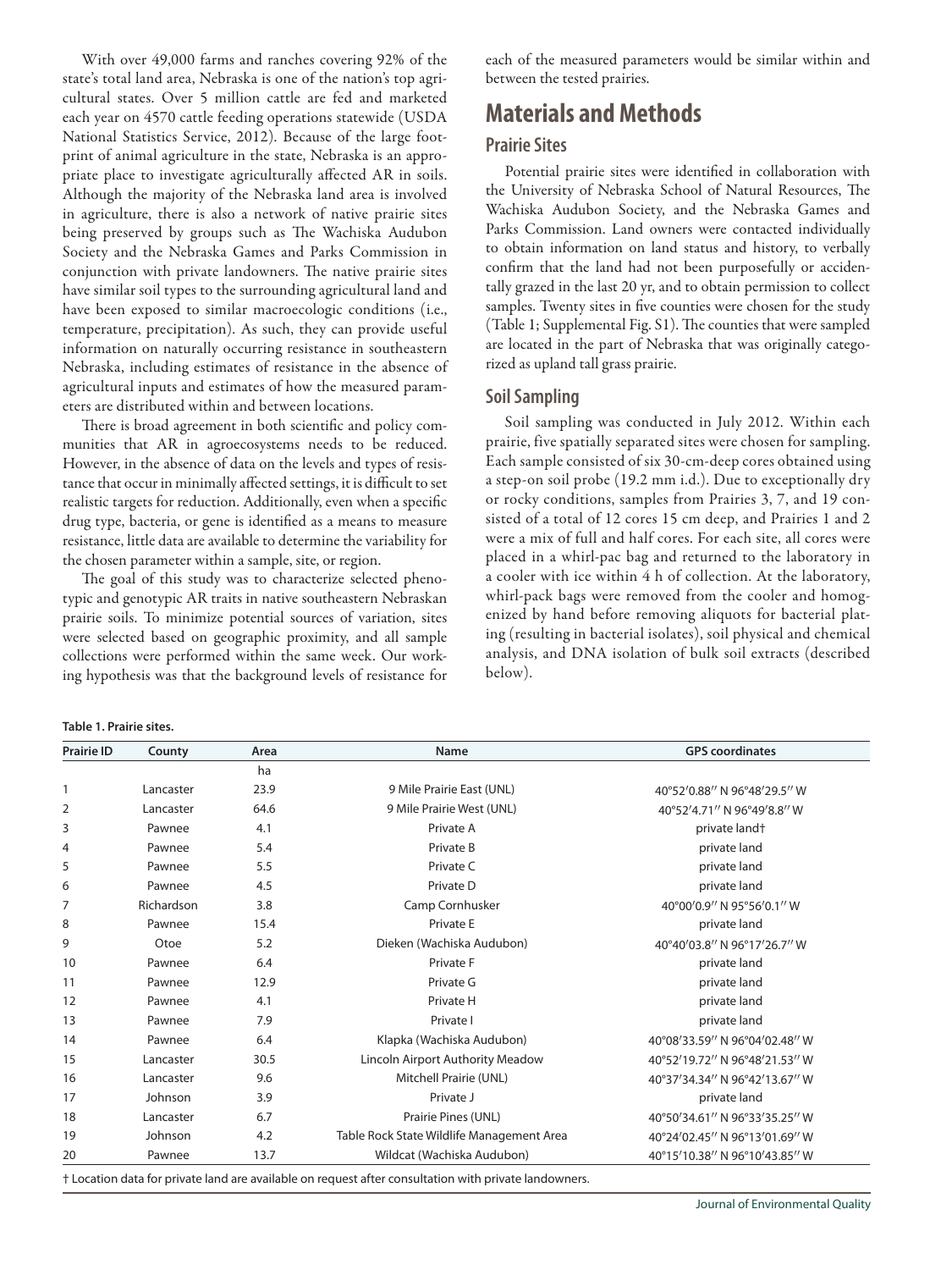## **Soil Physical and Chemical Analysis**

Moisture content was determined for 5 g of soil by mass loss on drying at 105°C for 24 h. Additional physical and chemical parameters, including organic matter, potassium, sulfate, zinc, iron, manganese, copper, calcium, magnesium, sodium, nitrate, ammonium, Mehlich P, and excess lime, were measured by Ward Laboratories. Soil samples for these analyses were shipped on ice and analyzed within 48 h of collection.

## **Bacterial Culture and Characterization**

After homogenization of the soil samples, 10 g of soil was weighed out into a fresh whirl-pack filter bag, 90 mL of sterile phosphate-buffered saline (ThermoFisher Scientific) was added, and bags were manually mixed. *Escherichia coli*, total coliforms, and *Enterococcus* were enumerated using Quantitray (IDEXX Laboratories). *Escherichia coli* and total coliform trays were incubated at 37°C for 24 to 28 h, and *Enterococcus* trays were incubated at 42°C for 24 h.

Phenotypic enumeration of selected ARs was performed on the 100 bulk soil samples, and isolates were picked from these plates for further characterization. For soil bacterial colony counts, soil samples ( $n = 100$ ; five sites from each of 20 prairies) were plated onto R2A (Becton Dickinson), R2A with tetracycline (TR2A) (16  $\mu$ g mL<sup>-1</sup>), and R2A with cefotaxime (CR2A) (4 µg mL<sup>-1</sup>) using an Eddy Jet spiral plater (Neutec Group). Tetracycline was chosen because it is commonly assayed in environmental samples. Cefotaxime was chosen as a representative of third-generation cephalosporins, which are used to treat hospital-acquired infections and invasive *Salmonella* infections in children (Fey et al., 2000). Where necessary to obtain statistically appropriate colony counts on the plates, samples were serially diluted before being spiral plated. Plates were incubated at 37°C for 18 to 24 h and enumerated using a standard spiral plate procedure (Gilchrist et al., 1973). Three isolates were picked for each sample from the plain R2A plates (*n* = 300 isolates), struck for isolation, grown overnight, and frozen at −80°C for later characterization. Disk diffusion assays were performed on isolates according to standard Clinical Laboratory Standards Institute (CLSI) methods using Mueller-Hinton broth (Becton-Dickinson) on 150-mm × 15-mm plates (CLSI, 2012). The CLSI clinical breakpoints were used to assign isolates sensitive or resistant status, and isolates displaying intermediate levels of resistance were counted as sensitive. Twelve drugs were used in the disk diffusion assays: amoxicillin/clavulanic acid 20 µg, ampicillin 10 µg, cefoxitin  $30 \,\mu$ g, ceftriaxone  $30 \,\mu$ g, chloramphenicol  $30 \,\mu$ g, ciprofloxacin 5 µg, gentamycin 10 µg, kanamycin 30 µg, nalidixic acid 30 µg, streptomycin 10  $\mu$ g, sulfamethoxazone trimethoprim 25  $\mu$ g, and tetracycline  $30 \mu$ g.

## **Polymerase Chain Reaction**

Polymerase chain reaction (PCR) detection of selected AR genes was performed on the 100 bulk soil samples. DNA isolations were performed on each of the bulk soil samples (*n* = 100) using the MoBio PowerSoil kit according to the manufacturer's directions, except that a Mini Beadbeater-8 (Biospec Products) was used for the cell lysis step. Qualitative tetracycline resistance gene assays were performed as previously described (Ng et al., 2001) with the exception that Jumpstart RedTaq Master Mix (Sigma) was used. Four multiplex reactions were run, evaluating 14 tetracycline resistance genes. Positive control strains were created by cloning the target PCR fragment into TOP10 *E. coli* cells using a TOPO TA Cloning Kit for Subcloning, with One Shot TOP10 chemically competent *E. coli* cells (Life Technologies), and are available on request. Two sulfonamide resistance genes, *sul*(I) and *sul*(II), were assayed using primers described by Pei et al. (2006). Two *erm*B PCRs were performed as previously described (Böckelmann et al., 2009; Chen et al., 2007). Polymerase chain reactions for  $\beta$ -lactamases were performed. CTX-M was chosen to represent extended-spectrum  $\beta$ -lactamases (Cottell et al., 2013), and CMY-2 was chosen to represent class C b-lactamases (Kozak et al., 2009). Samples that were positive in the qualitative PCR for *tet*(A) and *sul*(I) genes were quantified using QuantiTect SYBR Master Mix (Qiagen) or 5Prime RealMasterMix SYBR ROX (5Prime) with the same primers used for quantitative PCR. All quantitative PCR assays were performed in triplicate. Reported values were determined by comparison with a standard curve for each of the assayed genes and normalized based on grams dry weight of the original soil sample. Primer sequences, PCR recipes, and thermocycling conditions are listed in Supplemental Tables S1 and S2.

## **Data Analysis**

Microbial abundance data (coliforms, enterococci, R2A counts, R2A + tetracycline, and R2A + cefotaxime) were log transformed before statistical analysis. The GLM procedure of SAS (SAS Institute, 2008) was used to determine differences between prairies for the various microbial abundances. For each microbial abundance, differences between specific prairies were determined using Tukey's Studentized range test. Significant correlations (*P* < 0.05) between microbial abundances and various soil and physical parameters were identified using Pearson correlation coefficients. Principal components analysis using the PRINCOMP procedure of SAS was used to determine if the prairies clustered into discrete groups based on the presence of 17 AR genes in soil DNA extracts.

# **Results**

## **Resistance in Native Nebraska Prairie Soils**

Phenotypically, all 100 native Nebraska prairie soil samples collected in this study contained bacteria that were resistant to tetracycline and cefotaxime (defined as bacterial colonies growing on an agar plate containing  $16 \,\mathrm{\upmu g\,mL^{-1}}$  tetracycline or  $4 \mu g$  mL<sup>-1</sup> cefotaxime). Genotypically, carriage of tetracycline genes in bulk soil DNA extracts was common. Specifically, 98% of soil samples had at least 1 of the 14 tetracycline genes assayed, and tetracycline resistance genes were found in all 20 prairies. Carriage of sulfonamide resistance genes was common, with 91% of the soil samples positive for either *sul*(I) (91%) or *sul*(I) and *sul*(II) (21%). None of the bulk soils was positive for *sul*(II) only. On the prairie level, the *sul*(I) gene was found in all 20 prairies, and the *sul*(II) gene was found in 13. Principal components analysis indicated that the incidence of the 17 specific genes in soil samples yielded no discrete clusters within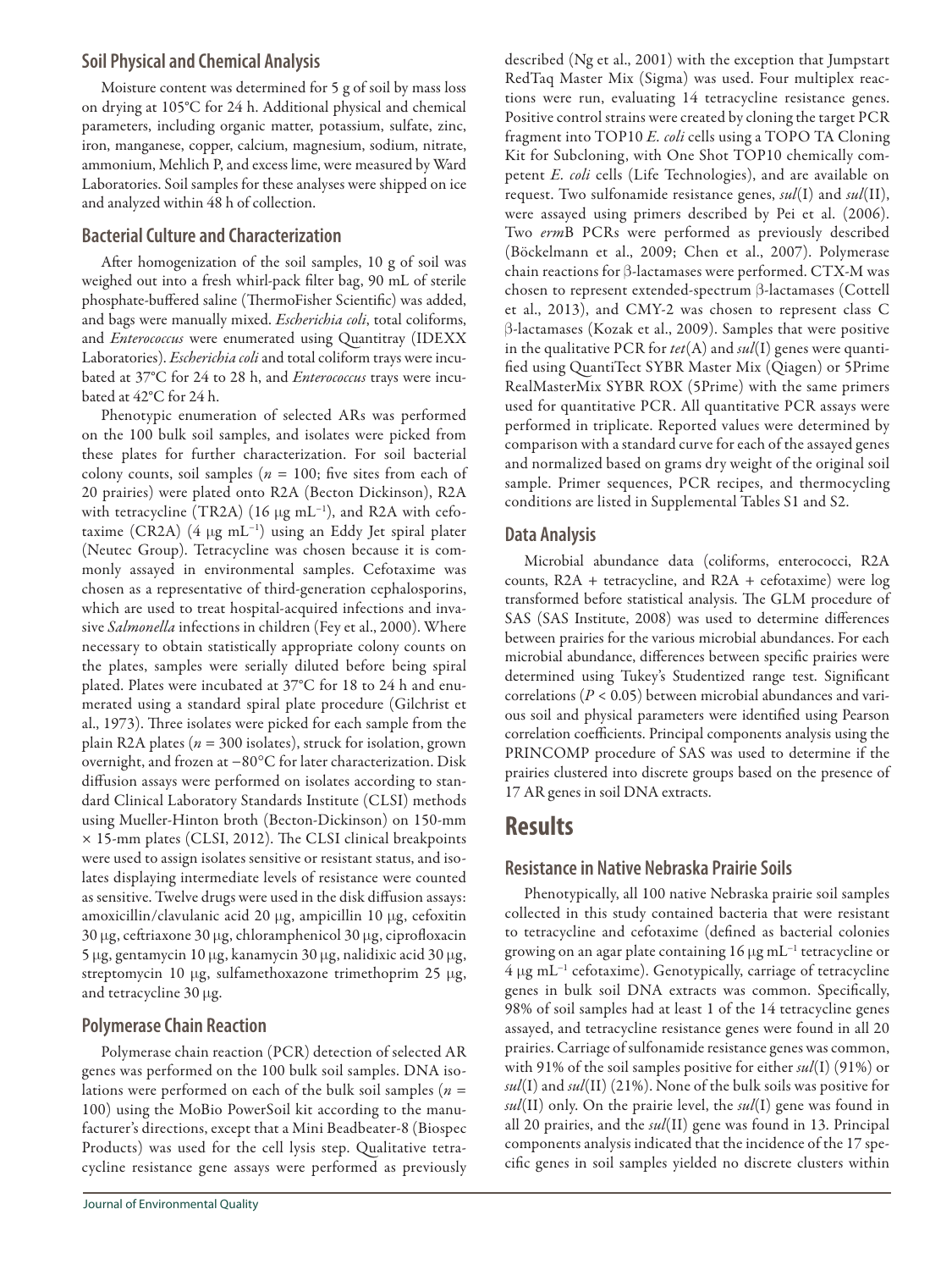prairies (Supplemental Fig. S2). Prairie #15 (LAA) was identified as a possible outlier influenced by a positive *tet*(X) detection and high incidence of *tet*(B) and *tet*(S). The *erm*(B) gene was not detected in any of the soil samples, with either of the two *erm*(B) PCR protocols used (only PCR controls were positive). The CTX-M and CMY-2 genes were also not observed in any of the samples. No correlations were found between phenotypic or genotypic AR and soil physical or chemical parameters. Results for soil physical and chemical measurements are presented in Supplemental Table S3. Of note, the term "native" refers to the composition and genetics of the plant species in the prairie and does not indicate whether or not the land was historically cultivated. Although many of the prairie remnants we studied are unplowed (i.e., "virgin" prairie), some may have been cultivated since settlement in the mid-1800s.

## **Tetracycline Resistance Genes**

The average number of tetracycline gene types per bulk soil sample ( $n = 100$  soil samples total) was  $3 (SD, 1.4)$ , with a range of 0 to 7 positive, out of 14 total tetracycline genes examined. The most frequently detected tetracycline genes in Nebraska prairie soil samples were *tet*(D) (*n* = 54 of 100 bulk soil extracts) and  $tet(A)$  ( $n = 52$ ), with 25 soils positive for both genes (Fig. 1). Other tetracycline resistance genes that were positive in >25% of the soils were *tet*(O) (38%), *tet*(L) (36%), and *tet*(B) (26%). Of the 100 soil samples tested, two were negative for all tetracycline genes tested, and 11 were positive for only 1 of the 14 genes assayed. One soil sample was positive for seven tetracycline resistance genes, and four were positive for six tetracycline resistance genes. Examining the data on the level of prairie (combining results from all five soil samples at each prairie), 18 and 19 prairies were positive for *tet*(A) and *tet*(D), respectively, and 17 of the 20 prairies were positive for both *tet*(A) and *tet*(D) genes. The least frequently detected tetracycline genes were *tet*(Q) (*n* = 0) and *tet*(X) (two soil samples from two different prairies). Statistically significant differences were observed between prairies when measuring the number of tetracycline resistance genes present  $(P = 0.01)$ . Of the 20 prairies, all were positive in the quantitative PCR assay for at least two different tetracycline resistance genes.

# **Quantitative Polymerase Chain Reaction Assays**

Two genes, *tet*(A) and *sul*(I), were chosen for quantification using quantitative PCR. Bulk soil samples that were positive for these genes in the standard PCR assays were quantified. Results are reported in Table 2. The number of copies in positive samples for each of the assayed genes varied both within and between prairie sites [range,  $6.98 \times 10^3$ –2.84 × 10<sup>5</sup> copies g<sup>-1</sup> dry soil and  $9.63 \times 10^2 - 3.56 \times 10^3$  copies g<sup>-1</sup> dry soil for *tet*(A) and *sul*(I), respectively]. No correlations were observed between gene copy number and isolate phenotypic properties or between gene copy number and soil physical and chemical properties.

## **Phenotypic Quantification**

Standard soil heterotrophic plate counts were performed on all samples and ranged from 3.5  $\times$  10<sup>4</sup> to 1.8  $\times$  10<sup>7</sup> CFU per gram dry weight of soil, with the majority of samples  $(n = 76)$ containing counts in the 10<sup>5</sup> range. Counts of soil bacteria on plates containing antibiotics ranged from  $10<sup>2</sup>$  to  $10<sup>6</sup>$  and from 103 to 106 for CR2A and TR2A, respectively. Soil heterotroph and cefotaxime-resistant heterotroph data were both negatively correlated with tetracycline resistance phenotype (Table 3). The percentage of isolates that were resistant to cefotaxime and tetracycline varied considerably within each prairie, with the tightest within-prairie counts being separated by 18% points. Despite this within-prairie variability, statistically significant differences were observed between prairies for plate count data (Table 4). For fecal indicators, 99 of the 100 samples were <1 CFU g−1 dry weight of soil for *E. coli*. As a reference, soil to which cattle feedlot runoff had been applied commonly had

|         | <b>Prairie ID</b> |              |                |                |                |                |                |                | # Positive<br>Samples ( $n =$ Positive ( <i>n</i> | # Prairies     |                |                |                      |                |                |                |                |                |                |                         |                |                |
|---------|-------------------|--------------|----------------|----------------|----------------|----------------|----------------|----------------|---------------------------------------------------|----------------|----------------|----------------|----------------------|----------------|----------------|----------------|----------------|----------------|----------------|-------------------------|----------------|----------------|
| Gene    | 1                 | 2            | 3              | 4              | 5              | 6              | 7              | 8              | 9                                                 | 10             | 11             |                | 12 13 14 15 16 17 18 |                |                |                |                |                | 19             | 20                      | 100)           | $= 20$         |
| tet(A)  | 3                 | 2            | $\overline{2}$ | $\overline{2}$ | 4              | $\overline{2}$ | 4              | $\mathbf{0}$   | 5                                                 | 2              | 4              | 2              | 3                    | $\overline{4}$ | $\theta$       | 3              | 2              | 3              |                | 4                       | 52             | 18             |
| tet(B)  | $\overline{2}$    | 3            | $\mathbf{0}$   | $\overline{2}$ | $\theta$       | 2              | $\overline{0}$ | 4              | $\mathbf{0}$                                      | $\theta$       | $\mathbf{0}$   | $\mathbf{0}$   | $\theta$             | $\overline{2}$ | 5              | 2              | $\theta$       | $\overline{2}$ | $\overline{2}$ | $\theta$                | 26             | 10             |
| tet(C)  | $\mathbf{0}$      | $\mathbf{0}$ |                |                |                | $\mathbf{0}$   | $\mathbf{0}$   | $\mathbf{0}$   | $\mathbf{0}$                                      | $\overline{2}$ |                |                |                      | 2              | $\mathbf{0}$   |                | $\mathbf{0}$   | $\mathbf{0}$   | 3              | $\mathbf{0}$            | 14             | 10             |
| tet(D)  | 3                 | 5            | $\theta$       | 5              | $\overline{2}$ | $\overline{2}$ |                | 2              | 3                                                 | 4              | $\overline{4}$ | 3              |                      | $\overline{4}$ | 5              | 4              | 3              |                |                | 1                       | 54             | 19             |
| tet(E)  | 1                 | $\Omega$     | $\theta$       | $\mathbf{0}$   | $\theta$       |                | $\theta$       | $\theta$       | 3                                                 |                | $\mathbf{0}$   | $\Omega$       |                      |                | $\overline{2}$ | $\mathbf{0}$   |                | $\overline{2}$ |                | 1                       | 15             | 11             |
| tet(G)  | $\overline{0}$    | $\mathbf{0}$ | $\theta$       | 3              | $\theta$       | $\theta$       | $\theta$       | $\overline{0}$ | $\overline{0}$                                    | $\theta$       | $\overline{2}$ |                | $\theta$             | $\theta$       | $\theta$       | $\overline{2}$ | 2              | $\overline{2}$ |                | $\overline{2}$          | 15             | 8              |
| tet(K)  | $\bf{0}$          | 1            | $\bf{0}$       | 3              | $\bf{0}$       | $\bf{0}$       | $\bf{0}$       | $\Omega$       |                                                   | $\overline{2}$ | $\bf{0}$       | $\bf{0}$       | $\Omega$             | $\bf{0}$       | $\bf{0}$       | $\mathbf{0}$   | $\Omega$       |                | $\Omega$       | $\mathbf{0}$            | 8              | 5              |
| tet(L)  | 1                 | 3            | $\overline{2}$ |                | 4              | $\overline{2}$ | $\theta$       | $\Omega$       |                                                   |                | 5              | $\overline{2}$ |                      | 3              | $\theta$       | $\overline{2}$ | 3              | $\theta$       | $\theta$       | 5                       | 36             | 15             |
| tet(M)  | $\mathbf{0}$      |              | $\Omega$       | $\Omega$       | $\mathbf{0}$   | $\Omega$       |                |                | $\mathbf{0}$                                      | $\mathbf{0}$   | $\mathbf{0}$   | 4              |                      | $\mathbf{0}$   |                | $\mathbf{0}$   | 4              | $\mathbf{0}$   | $\Omega$       | 1                       | 14             | 8              |
| tet(O)  | $\mathbf{0}$      | 3            | 3              | $\mathbf{0}$   | $\overline{2}$ |                | $\overline{2}$ | $\overline{2}$ | $\overline{2}$                                    |                | 4              |                | $\overline{2}$       | 3              | $\overline{2}$ | 4              | 4              |                | $\theta$       | 1                       | 38             | 17             |
| tet(Q)  | $\theta$          | $\Omega$     | $\Omega$       | $\Omega$       | 0              | $\theta$       | $\theta$       | 0              | 0                                                 | $\Omega$       | $\mathbf{0}$   | 0              | 0                    | $\theta$       | 0              | $\theta$       | $\Omega$       | $\Omega$       | $\theta$       | $\Omega$                | $\theta$       | $\Omega$       |
| tet(S)  | $\overline{0}$    | $\theta$     | $\theta$       | $\theta$       | $\bf{0}$       | $\overline{2}$ |                | $\theta$       | $\theta$                                          | 0              | $\mathbf{0}$   | 0              | $\theta$             | $\theta$       | 4              |                | $\theta$       | $\theta$       | $\overline{4}$ | $\mathbf{0}$            | 12             | 5              |
| tet(X)  | $\theta$          | $\theta$     | $\theta$       | $\mathbf{0}$   | $\theta$       | $\theta$       | $\theta$       | $\theta$       | $\theta$                                          | $\bf{0}$       | $\theta$       | 0              | $\theta$             | $\theta$       |                | $\mathbf{0}$   | $\theta$       | $\theta$       | $\theta$       | 1                       | $\overline{2}$ | $\overline{c}$ |
| tetA(P) | 1                 | $\theta$     | $\theta$       | $\Omega$       | $\Omega$       |                | $\theta$       | $\theta$       | $\theta$                                          |                | $\Omega$       |                | $\overline{2}$       | 3              | $\overline{2}$ | $\mathbf{0}$   | $\overline{2}$ |                | $\theta$       | $\overline{2}$          | 16             | 10             |
| sul(I)  | 4                 | 5            | 5              | 5              | 4              | 5              | 5              | 5              | 5                                                 | 4              | 5              |                | 4                    | 5              | 5              | 5              | 5              | 5              | 5              | $\overline{\mathbf{4}}$ | 91             | 20             |
| sul(II) | $\theta$          |              | $\overline{2}$ | $\overline{2}$ |                | $\overline{2}$ |                |                | $\mathbf{0}$                                      | $\overline{2}$ |                | $\mathbf{0}$   | 2                    | 3              |                | $\mathbf{0}$   | $\Omega$       | $\Omega$       | $\overline{2}$ | $\theta$                | 21             | 13             |

**Fig. 1. Tetracycline and sulfonamide resistance genes detected in native Nebraska prairie soils. At each prairie site, samples were taken at five locations. Each result cell indicates the number of samples (of five total) that were positive for the listed gene. Red indicates all five samples at a prairie contained the assayed gene. Yellow and orange indicate one to four samples from the prairie contained the assayed gene. Green indicates none of the samples from that prairie were positive in our assay.**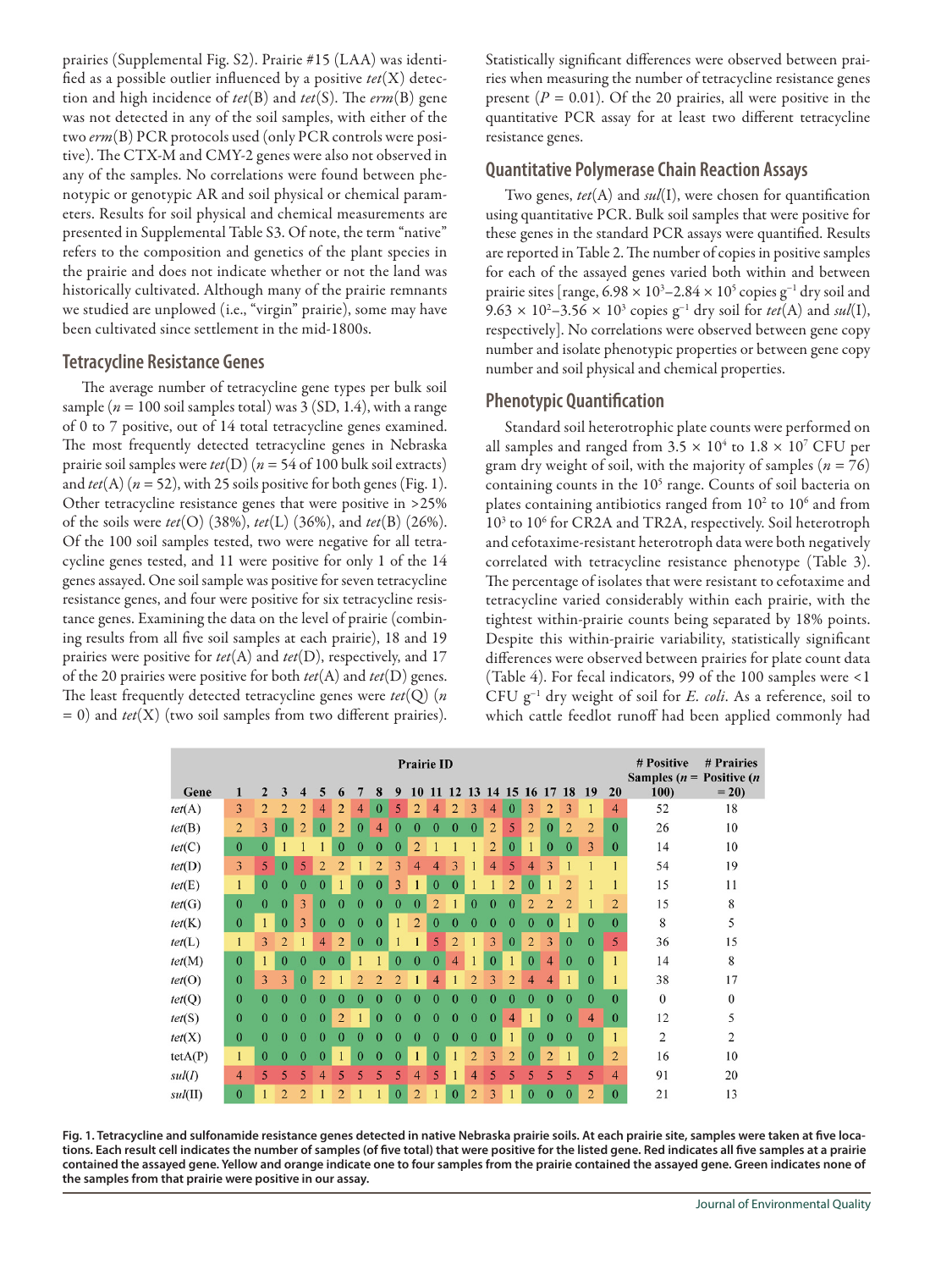**Table 2. Quantitative polymerase chain reaction listed as average copies of the measured gene per gram dry soil. Values are an average of all positive samples from the indicated prairie.**

| <b>Prairie ID</b> | tet(A)          | sul(1)        |
|-------------------|-----------------|---------------|
| 1                 | $3.23 E + 04$   | $1.89E + 03$  |
| 2                 | $2.36E+04$      | $1.58E + 03$  |
| 3                 | $1.63 E + 05$   | $2.17E + 03$  |
| 4                 | $2.39E+04$      | $1.78E + 03$  |
| 5                 | 8.58 E+04       | $1.47E + 03$  |
| 6                 | 3.44 E+04       | $1.63 E + 03$ |
| 7                 | $1.27E + 05$    | $1.72E + 03$  |
| 8                 | ND <sup>+</sup> | $2.64E + 03$  |
| 9                 | $1.28E + 05$    | $1.83 E + 03$ |
| 10                | $1.12 E + 05$   | $1.71E + 03$  |
| 11                | $1.14E + 05$    | $1.61 E + 03$ |
| 12                | $3.60 E + 04$   | $1.22 E + 03$ |
| 13                | 7.39 E+04       | $1.81 E + 03$ |
| 14                | $1.69E + 04$    | $1.84E + 03$  |
| 15                | <b>ND</b>       | $1.94E + 03$  |
| 16                | $2.09E + 04$    | $1.46 E + 03$ |
| 17                | $1.05 E + 05$   | $1.78E + 03$  |
| 18                | $5.05 E + 04$   | $2.21 E + 03$ |
| 19                | $1.97E + 05$    | $1.97E + 03$  |
| 20                | $1.24E + 05$    | $1.67E + 03$  |

† None detected.

103 CFU g−1 dry weight *E. coli* (unpublished data). No statistically significant differences were observed between prairies for total coliform counts. However, differences were observed for *Enterococcus* counts.

#### **Disk Diffusion Assays**

For each of the 100 bulk soil samples, three isolates were picked off of nonselective plates and subjected to disk diffusion assays. Of these 300 isolates, five were lost during the freezing process, resulting in disk diffusion data for 295 isolates. Resistance, as defined using the CLSI standard methods and clinical breakpoints, was found to all 12 of the drugs tested (Table 5). On an isolate level, the drugs to which the fewest number of isolates displayed resistance were ciprofloxacin and kanamycin, each with 2% of the tested isolates displaying resistance. The drugs to which the largest number of isolates displayed resistance were ceftriaxone (43%) and ampicillin (33%). Of the tested isolates, only 7% displayed resistance to tetracycline using the standard CLSI definitions. All of the tested isolates were picked off of the nonselective R2A plates.

Had isolates been selected off of the R2A with tetracycline, it is possible that a higher proportion would have displayed clinical resistance. There were 72 isolates (24%) that were resistant to a single antibiotic tested and 141 (48%) that were resistant to two or more antibiotics tested. Examining the data on the prairie level, all 20 prairies had at least one isolate resistant to ceftriaxone and at least one isolate resistant to ampicillin. Nineteen of the 20 prairies had at least one isolate resistant to each cefoxitin and nalidixic acid. No statistically significant differences were observed between prairies for the number of phenotypic resistances displayed.

# **Discussion**

Ungrazed native Nebraska prairie soils contain measurable amounts of antibiotic-resistant bacteria and AR genes. These results are consistent with other studies of AR in soils (Walsh and Duffy, 2013; Guardabassi and Agersø, 2006; Schmitt et al., 2006; Demanèche et al., 2008; Davelos et al., 2004) and are to be expected because antibiotic-resistant bacteria and their genes are a normal and natural part of soils (Cytryn, 2013; D'Costa et al., 2011; Finley et al., 2013). Of note is the high prevalence of sulfonamide resistance genes in the present study (91%). The *sul*(I) gene concentrations measured were fairly consistent across prairies, in the range of  $10<sup>3</sup>$  copies per gram dry soil. Watershed studies have found the concentration of sulfonamide resistance genes to be correlated with human or animal antibiotic use, and the *sul* genes have been proposed as markers of anthropogenic AR gene pollution (Pruden et al., 2006). Data from this current prairie study suggest that sulfonamide resistance gene distributions may be different for land-based and water-based systems. However, because different methodologies were used, it is difficult to compare results directly. Furthermore, the microbial community structure of the soil differs considerably from the microbial community structure of fresh water streams and riverbeds. Because the Genes are correlated, to some degree with taxonomy (Durso et al., 2012), it is not surprising that a sample with a very different microbial community structure also has a different distribution of AR genes. The ungrazed native prairie sites examined in this study provided valuable information on background levels and types of AR that can be expected in southeastern Nebraskan soils in the absence of inputs from food animal agriculture.

The working hypothesis for this study was that geographically clustered ungrazed native Nebraska prairie soils would display similar levels and types of AR. More specifically,

| Table 3. Correlation coefficients† of bacterial counts with selected phenotypic and genotypic measures of antibiotic resistance. |  |
|----------------------------------------------------------------------------------------------------------------------------------|--|
|----------------------------------------------------------------------------------------------------------------------------------|--|

| <b>Bacterial counts</b>                   | Tetracycline resistance phenotype | Multidrug resistance phenotype | Tetracycline resistance genotype |
|-------------------------------------------|-----------------------------------|--------------------------------|----------------------------------|
| Total coliform‡                           | $0.06(0.52)$ §                    | $-0.003(0.20)$                 | $-0.25**$ (0.01)                 |
| Enterococcus                              | 0.14(0.15)                        | $-0.15(0.13)$                  | 0.11(0.30)                       |
| Soil heterotrophs                         | $-0.56***$ (<0.0001)              | $-0.05(0.65)$                  | $-0.14(0.16)$                    |
| Cefotaxime-resistant soil heterotrophs    | $-0.33***(0.0008)$                | 0.03(0.74)                     | 0.10(0.33)                       |
| Tetreacycline-resistant soil heterotrophs | <b>NA</b>                         | 0.15(0.12)                     | $-0.11(0.27)$                    |

\*\* Significant at the 0.01 probability level.

\*\*\* Significant at the 0.001 probability level.

† A correlation coefficient is significant at the 95% level if |correlation| > 0.197 for *n* = 100 (values in bold).

‡ Total coliforms includes some plant-associated bacteria.

§ Values in parentheses represent the Pr > |r|.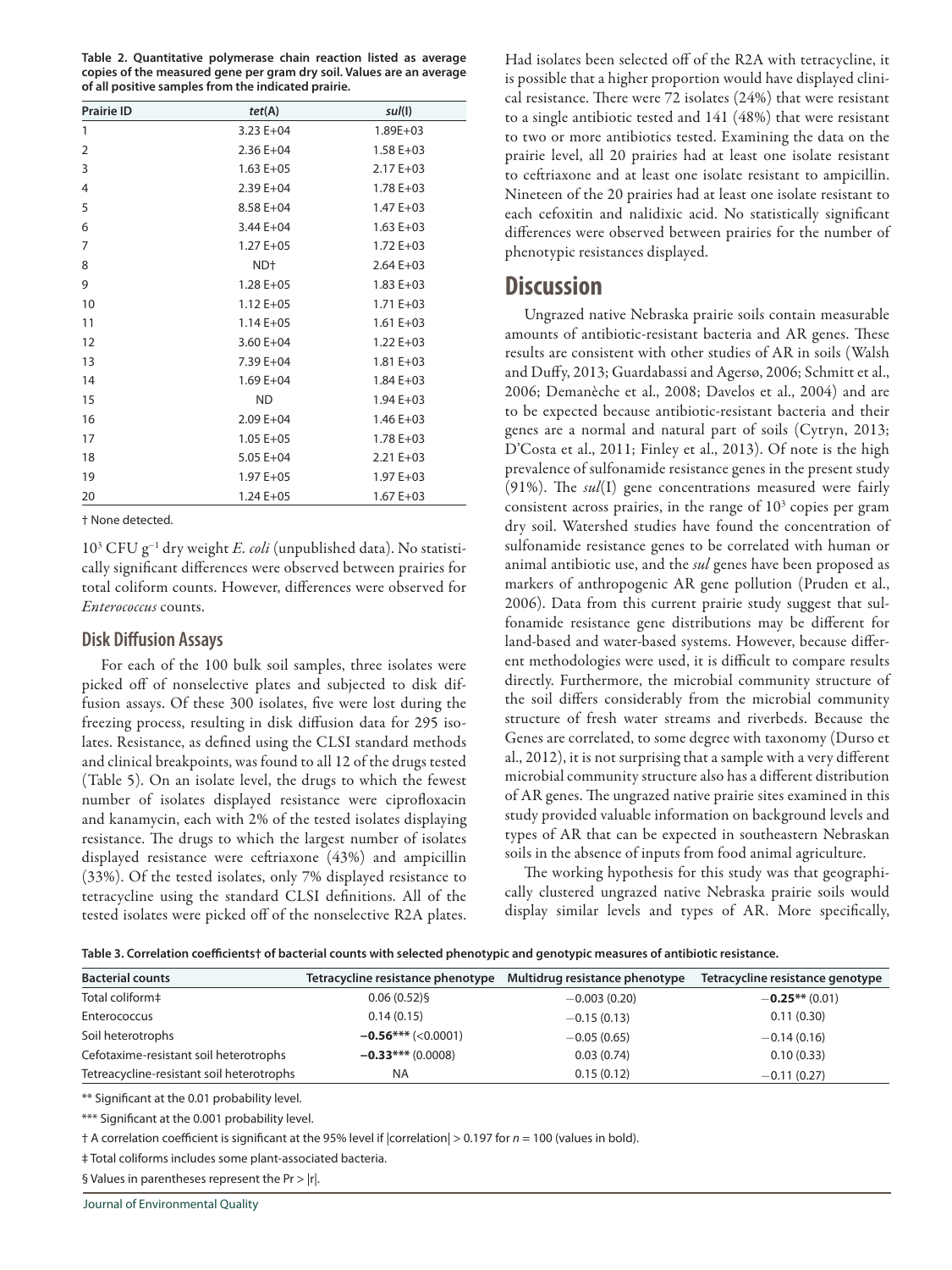|  |  | Table 4. Bacterial counts as affected by prairie site. |  |
|--|--|--------------------------------------------------------|--|
|--|--|--------------------------------------------------------|--|

| <b>Prairie ID</b> | <b>Total coliforms</b> | <b>Enterococcus</b> | R <sub>2</sub> A        | CR <sub>2</sub> A | TR <sub>2</sub> A |
|-------------------|------------------------|---------------------|-------------------------|-------------------|-------------------|
|                   |                        |                     | log CFU g <sup>-1</sup> |                   |                   |
| 1                 | 2.9at                  | 3.8a                | 5.1bcd                  | 4.8bc             | 5.1abcd           |
| 2                 | 3.5a                   | 3.8a                | 5.2abcd                 | 4.8abc            | 4.9abcd           |
| 3                 | 4.0a                   | 3.1ab               | 5.9a                    | 5.5ab             | 5.6a              |
| 4                 | 3.8a                   | 3.5ab               | 5.7abc                  | 5.4abc            | 5.4a              |
| 5                 | 4.2a                   | 3.2ab               | 5.4abcd                 | 5.3abc            | 5.4a              |
| 6                 | 4.0a                   | 3.3ab               | 5.4abcd                 | 5.1abc            | 5.0ab             |
| 7                 | 3.6a                   | 3.8a                | 5.7ab                   | 5.6a              | 5.2ab             |
| 8                 | 2.6a                   | 3.1ab               | 5.0cd                   | 4.7c              | 5.3ab             |
| 9                 | 2.8a                   | 2.8ab               | 5.0bcd                  | 4.9abc            | 5.1ab             |
| 10                | 3.4a                   | 2.8ab               | 5.4abcd                 | 5.2abc            | 4.9ab             |
| 11                | 3.6a                   | 2.8ab               | 5.2bcd                  | 4.9abc            | 5.3a              |
| 12                | 3.1a                   | 3.3ab               | 5.4abcd                 | 5.0abc            | 5.3a              |
| 13                | 3.6a                   | 2.9ab               | 5.4abcd                 | 5.1abc            | 4.9ab             |
| 14                | 3.4a                   | 3.4ab               | 5.3abcd                 | 5.2abc            | 5.3ab             |
| 15                | 2.2a                   | 3.4ab               | 5.2abcd                 | 4.6c              | 5.0ab             |
| 16                | 3.4a                   | 3.3ab               | 5.0d                    | 4.8abc            | 5.2ab             |
| 17                | 2.3a                   | 2.4 <sub>b</sub>    | 5.0d                    | 4.7bc             | 4.9ab             |
| 18                | 3.8a                   | 3.4ab               | 5.2abcd                 | 5.0abc            | 5.1ab             |
| 19                | 3.1a                   | 2.6 <sub>b</sub>    | 5.5abcd                 | 5.2abc            | 4.1 <sub>b</sub>  |
| 20                | 2.5a                   | 3.2ab               | 5.2abcd                 | 4.9abc            | 5.2ab             |
| LS SE‡            | 0.4                    | 0.2                 | 0.1                     | 0.2               | 0.2               |

† Values followed by different letters differ (*p* < 0.05).

‡ Least squares standard error.

"similar" was defined for this study as (i) the trends for which individual soil samples have "more" resistance would be the same regardless of which phenotypic or genotypic measure of resistance was used and (ii) the absolute measurements of each AR parameter would be clustered around a central value, particularly within each prairie site. Although the results of this study provide some limited examples of similarity within and/ or between prairie sites, as a whole the data collected for 14 phenotypic and 19 genotypic measures of resistance assayed here do not support this hypothesis. Instead, the measurements reveal heterogeneity in baseline measures of AR between prairies and even among samples collected from the same prairies. Additionally, if "more resistance" is interpreted to mean a higher percentage of samples displaying the measured trait,

then whether or not one prairie had more resistance than another depended on which phenotypic or genotypic assay was performed. For example, only half of the prairie sites  $(n = 10)$ were positive for  $tet(B)$ , compared with 19 of 20 positive prairie sites for *tet*(D). If resistance was defined as presence or absence of the *tet*(*B*) gene, different conclusions would have been drawn about the prairie sites than if resistance was determined using only *tet*(D). Similarly, 100% of the soil samples from this study displayed tetracycline resistance, defined as bacterial colonies growing on an agar plate containing 16  $\mu$ g mL<sup>-1</sup> of tetracycline, but only 7% of the bacterial isolates from these same soils displayed resistance to tetracycline using the CLSI disk diffusion assay. As with other heterogeneous soil characteristics, phenotypic and genotypic AR measures can vary, even within

**Table 5. Disk diffusion assay summary.**

| Drug                               | <b>Drug classification</b>                        | <b>Percent resistant isolates</b><br>$(n = 295)$ | <b>Percent resistant prairies</b><br>$(n = 20)$ |
|------------------------------------|---------------------------------------------------|--------------------------------------------------|-------------------------------------------------|
| Amoxicillin with clavulanic acid   | $\beta$ -lactam (penicillin) and enzyme inhibitor | 16                                               | 85                                              |
| Ampicillin                         | $\beta$ -lactam (penicillin)                      | 33                                               | 100                                             |
| Cefoxitin                          | B-lactam (2GC+)                                   | 27                                               | 95                                              |
| Ceftriaxone                        | B-lactam (3GC‡)                                   | 43                                               | 100                                             |
| Chloramphenicol                    | amphenicol                                        | 10                                               | 70                                              |
| Ciprofloxacin                      | fluoroquinolone                                   | $\overline{2}$                                   | 30                                              |
| Gentamicin                         | aminoglycoside                                    | 10                                               | 80                                              |
| Kanamycin                          | aminoglycoside                                    | $\overline{2}$                                   | 25                                              |
| Nalidixic acid                     | quinolone                                         | 21                                               | 95                                              |
| Streptomycin                       | aminoglycoside                                    | 14                                               | 85                                              |
| Tetracycline                       | tetracycline                                      | 7                                                | 50                                              |
| Sulfamethoxazole + trimethoprim    | sulfonomide + enzyme inhibitor                    | 12                                               | 70                                              |
| † Second-generation cephalosporin. |                                                   |                                                  |                                                 |

‡ Third-generation cephalosporin.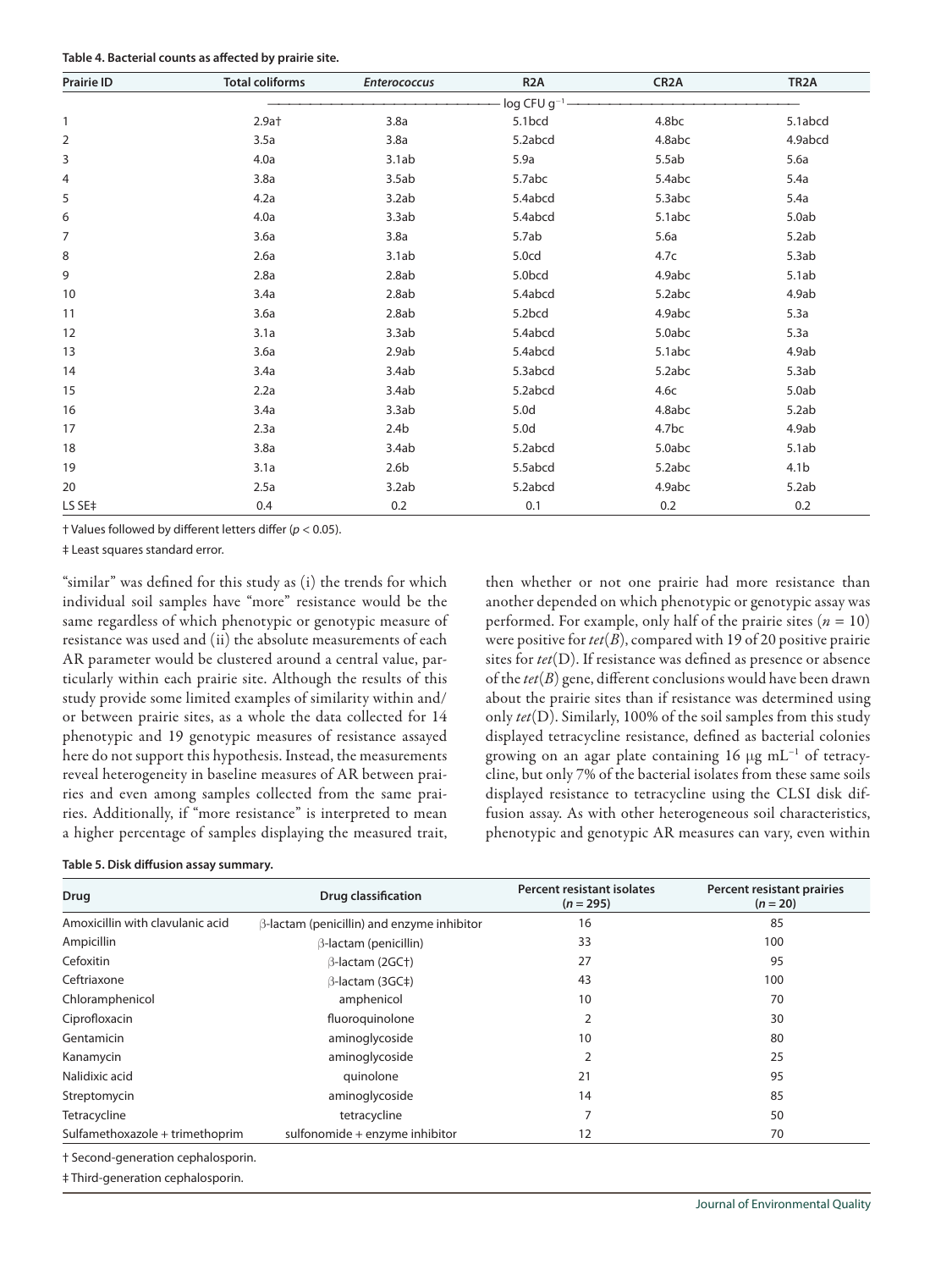a fairly restricted space and time. The data collected in this study provide information on the range of values that can be expected in unaffected Nebraska soils. The variety observed in the measured parameters supports pooling of samples and the use of multiple measurement parameters (Singer and Williams-Nguyen, 2014) when evaluating AR in manure-affected soils.

# **Measuring Antibiotic Resistance in Agriculture**

Although a common goal is to reduce AR on farms and in feedlots (Finley et al., 2013), there is little available evidence to help decide what a realistic target would be for reduction. Knowing what kinds and amounts of resistance are in native prairie soils will help to determine the kinds and amounts of resistance that can be affected by agricultural best management practices (agBMPs) (Singer and Williams-Nguyen, 2014) in other southeastern Nebraska soils. With over 4570 cattle feeding operations in Nebraska, it is common to apply cattle manure to the soil. Ideally, data on background levels of AR will be gathered for each of the specific AR parameters being assayed in manure-affected soils. Knowing that over 70% of the 300 isolates collected here from minimally affected soils display resistance (as defined by CLSI disk diffusion assay), with almost half (48%) being multidrug resistant (31% if "multidrug resistant" is defined as resistance to three or more drugs) can help to put into perspective the numbers coming out of studies in agricultural production systems. When setting targets for reduction, it is unlikely that agBMPs can reduce resistance below the background levels.

If it is not possible or practical to collect background data from minimally affected sites such as ungrazed prairies or forest soils (Storteboom et al., 2010; Popowska et al., 2012; Shange et al., 2012), the next best option would be to collect baseline data (i.e., from the soils before manure application) (Cook et al., 2014; McLain and Williams, 2014; Marti et al., 2014) so that it is possible to separate out the types of resistance that are most relevant to agricultural production and human health (Durso and Cook, 2014; Wittum, 2012; Phillips et al., 2004). One question that arises from this study is: When examining AR in agricultural soils, does naturally occurring resistance present the same risks to human health as resistance that has been enriched by the administration of drugs to food animals (Martínez et al., 2015)? In one study, prairie soils were found to have more  $\beta$ -lactamase genes than cultivated fields (Demanèche et al., 2008). Data from the current study reveal widespread phenotypic and genotypic resistance. On a practical level, when developing strategies to minimize the transfer of AR from agroecosystems, we argue that it does not matter whether the resistance was naturally occurring, as in this study, or enriched due to human use.

A common assumption regarding the use of antibiotics in agriculture is that reduced administration of antibiotics to food animals will result in a decrease of AR in the animal feces, leading to a decreased risk to human health (Singer et al., 2003; Marshall and Levy, 2011). However, recent data reveal that feces, even from antibiotic-free animals, can carry multiple types of resistance and enrich for AR in the soil (Udikovic-Kolic et al., 2014; Zhou et al., 2009; Kyselková et al., 2013; Schmitt et al., 2006). Thus, studies in unaffected sites that are not receiving manure

inputs provide a unique insight into the background types and distributions of AR in local agricultural soils.

# **Ecology of Resistance in Nebraskan Soils**

When discussing AR in the environment, it is common to equate resistance not only with antibiotic-resistant bacteria but also with the presence or absence of particular AR genes (Zhang et al., 2013; Martínez et al., 2015; Storteboom et al., 2010; Durso et al., 2011). We looked for correlations between phenotypic and genotypic measures of resistance and common soil physical and chemical parameters but did not identify any relationships between abiotic drivers of microbial communities and the selected measures of antibiotic-resistant bacteria or AR genes. Metagenomic studies of bacterial diversity and function in preagricultural prairie soils also found no links between soil variables and bacterial taxonomy (Fierer et al., 2013).

One shortcoming of environmental studies of AR, including this study, is that "resistance" is commonly defined using clinical terms, which may or may not accurately reflect the relationships and dynamics of environmental isolates or soil communities (Walsh and Duffy, 2013). For example, in this study the CLSI standard methods for disk diffusion assays were used, including using the CLSI interpretive criteria for assigning "resistant," "intermediate," or "sensitive" status for each data point. In clinical settings, these categories are linked to the ecology of infectious disease, with "resistance" being strongly correlated with clinical treatment failure ( Jorgenses and Ferraro, 2009). The use of a term with environmental isolates or communities implies a threat equivalent to resistance in clinical settings. However, resistance is not generally defined for environmental isolates (Berendonk et al., 2015).

# **Conclusions**

Data from ungrazed Nebraska prairie soils indicate an inherent heterogeneity in natural soils for both phenotypic and genotypic measurements of AR. Resistant bacteria and resistance genes are common, even in native prairie soils with no inputs from domesticated food animals. To sort out the contributions of food-animal antibiotic use on resistance at farms and in the environment, it is therefore essential that background and/or baseline levels of AR be considered and acknowledged when evaluating AR in agroecosystems. Data from agriculturally affected sites must be evaluated in the larger context of naturally occurring levels of resistance for individual production systems and soil types.

Reducing AR in agroecosystems, especially food animal production systems, is an important issue. Data from this study, demonstrating AR occurring naturally in the soil and advocating that assessments of resistance on farms and in manure-affected environments include the collection of background and/or baseline data, do not minimize the importance of identifying, evaluating, and adopting agBMPs that reduce AR in agricultural production systems. Instead, these applied data can be used to more accurately assess the impacts of individual agBMPs on specific measures of AR, allowing us to focus limited resources where they will have the most impact.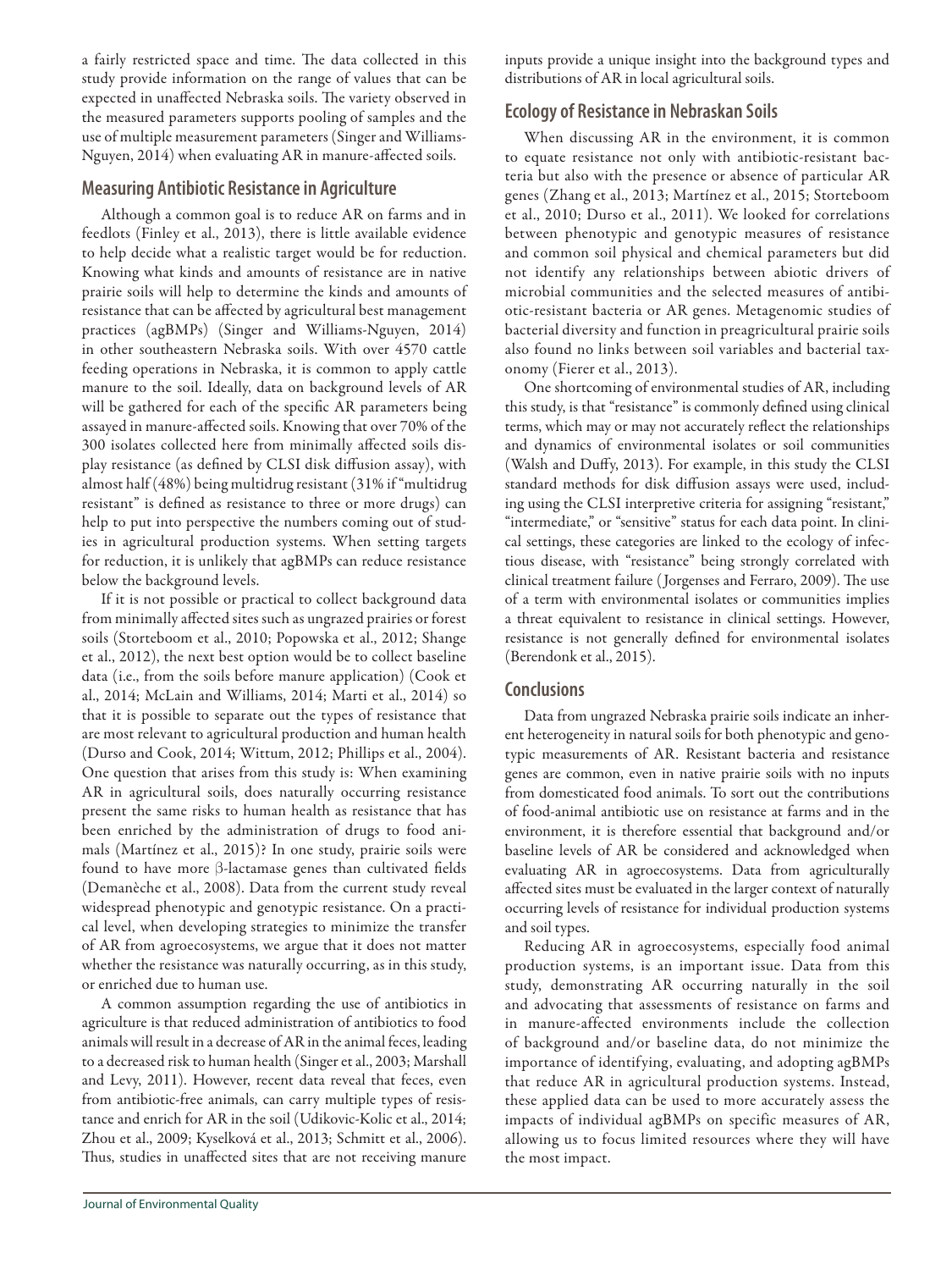## **Acknowledgments**

The authors thank Jennifer McGhee, Jaime LaBrie, Amy Mantz, Angel Iverson, Katherine Herman, and Emily Hubl for laboratory and field support; Sara Murray, Ryan McGhee, Aaron Bereuter, Tyler Hoehn, and Tyler Goeschel for assistance in collecting samples; and Paul Koerner and Myron Coleman for additional technical support. We also extend our sincere thanks to the land owners and managers for maintaining the prairie sites and allowing us to collect samples. This work was funded by USDA–ARS National Program 214, Agricultural and Industrial Byproduct Utilization, now part of National Program 212 Soil and Air Research Program.

#### **References**

- Allen, H.K., J. Donato, H.H. Wang, K.A. Cloud-Hansen, J. Davies, and J. Handelsman. 2010. Call of the wild: Antibiotic resistance genes in natural environments. Nat. Rev. Microbiol. 8:251–259. [doi:10.1038/nrmicro2312](http://dx.doi.org/10.1038/nrmicro2312)
- Amos, G.C.A., E. Gozzard, C.E. Carter, A. Mead, M.J. Bowes, P.M. Hawkey, L. Zhang, A.C. Singer, W.H. Gaze, and E.M.H. Wellington. 2015. Validated predictive modelling of the environmental resistome. ISME J. 9:1476. [doi:10.1038/ismej.2014.237](http://dx.doi.org/10.1038/ismej.2014.237)
- Ashbolt, N.J., A. Amézquita, T. Backhaus, P. Borriello, K.K. Brandt, P. Collignon, A. Coors, R. Finley, W.H. Gaze, T. Heberer, J.R. Lawrence, D.G.J. Larsson, S.A. McEwen, J.J. Ryan, J. Schönfeld, P. Silley, J.R. Snape, C. Van den Eede, and E. Topp. 2013. Human health risk assessment (HHRA) for environmental development and transfer of antibiotic resistance. Environ. Health Perspect. 121:993–1001.
- Berendonk, T.U., C.M. Manaia, C. Merlin, D. Fatta-Kassinos, E. Cytryn, F. Walsh, H. Bürgmann, H. Sørum, M. Norström, M. Pons, N. Kreuzinger, P. Huovinen, S. Stefani, T. Schwarts, V. Kisand, F. Baquero, and J.L. Martínez. 2015. Tackling antibiotic resistance: The environmental framework. Nat. Rev. Microbiol. 13:310–317. [doi:10.1038/nrmicro3439](http://dx.doi.org/10.1038/nrmicro3439)
- Böckelmann, U., H. Dörries, M.N. Ayuso-Gabella, M. Salgot de Marçay, V. Tandori, C. Levantesi, C. Mascioppinto, E. Van Houtte, U. Szewzyk, T. Wintgens, and E. Grohmann. 2009. Quantitative PCR monitoring of antibiotic resistance genes and bacterial pathogens in three European artificial groundwater recharge systems. Appl. Environ. Microbiol. 75:154–163. [doi:10.1128/AEM.01649-08](http://dx.doi.org/10.1128/AEM.01649-08)
- Chen, J., Z. Yu, F.C. Michel, Jr., T. Wittum, and M. Morrison. 2007. Development and application of real-time PCR assays for quantification of *erm* genes conferring resistance to macrolides-lincosamides-streptogramin B in livestock manure and manure management systems. Appl. Environ. Microbiol. 73:4407–4416. [doi:10.1128/AEM.02799-06](http://dx.doi.org/10.1128/AEM.02799-06)
- Clinical and Laboratory Standards Institute. 2012. Performance standards for antibiotic disk susceptibility tests: Approved standard. Eleventh ed. CLSI, Wayne, PA.
- Cook, K.L., A.M.P. Netthisinghe, and R.A. Gilfillen. 2014. Detection of pathogens, indicators, and antibiotic resistance genes after land application of poultry litter. J. Environ. Qual. 43:1546–1558. [doi:10.2134/](http://dx.doi.org/10.2134/jeq2013.10.0432) [jeq2013.10.0432](http://dx.doi.org/10.2134/jeq2013.10.0432)
- Cottell, J.L., N. Kanwar, L. Castillo-Courtade, G. Chalmers, H.M. Scott, B. Norby, G.H. Loneragan, and P. Boerlin. 2013. Blactx-M-32 on and incN plasmid in *Escherichia coli* from beef cattle in the United States. Appl. Environ. Microbiol. 57:1096–1097.
- Cytryn, E. 2013. The soil resistome: The anthropogenic, the native, and the unknown. Soil Biol. Biochem. 63:18–23. [doi:10.1016/j.soilbio.2013.03.017](http://dx.doi.org/10.1016/j.soilbio.2013.03.017)
- D'Costa, V.M., K.M. McGrann, D.W. Hughes, and G.D. Wright. 2006. Sampling the antibiotic resistome. Science 311:374–377. [doi:10.1126/](http://dx.doi.org/10.1126/science.1120800) [science.1120800](http://dx.doi.org/10.1126/science.1120800)
- D'Costa, V.M., E. Griffiths, and G.D. Wright. 2007. Expanding the soil antibiotic resistome: Exploring environmental diversity. Curr. Opin. Microbiol. 10:481–489. [doi:10.1016/j.mib.2007.08.009](http://dx.doi.org/10.1016/j.mib.2007.08.009)
- D'Costa, V.M., C.E. King, L. Kalan, M. Morar, W.W.L. Sung, C. Schwarz, D. Froese, G. Zazula, F. Camels, R. Debruyne, G.B. Golding, H.N. Poinar, and G.D. Wright. 2011. Antibiotic resistance in ancient. Nature 477:457– 461. [doi:10.1038/nature10388](http://dx.doi.org/10.1038/nature10388)
- Davelos, A.L., L.L. Kinkel, and D.A. Samac. 2004. Spatial variation in frequency and intensity of antibiotic interactions among Streptomycetes from prairie soil. Appl. Environ. Microbiol. 70:1051–1058. [doi:10.1128/](http://dx.doi.org/10.1128/AEM.70.2.1051-1058.2004) [AEM.70.2.1051-1058.2004](http://dx.doi.org/10.1128/AEM.70.2.1051-1058.2004)
- Demanèche, S., H. Sanguin, J. Poté, E. Navarro, D. Bernillon, P. Mavingui, W. Wildi, T.M. Vogel, and P. Simonet. 2008. Antibiotic-resistant soil bacteria in transgenic plant fields. Proc. Natl. Acad. Sci. USA 105:3957–3962. [doi:10.1073/pnas.0800072105](http://dx.doi.org/10.1073/pnas.0800072105)
- Durso, L.M., G.P. Harhay, J.L. Bono, and T.P. Smith. 2011. Virulence-associated and antibiotic resistance genes of microbial populations in cattle feces analyzed using a metagenomic approach. J. Microbiol. Methods 84:278–282. [doi:10.1016/j.mimet.2010.12.008](http://dx.doi.org/10.1016/j.mimet.2010.12.008)
- Durso, L.M., D.N. Miller, and B.J. Wienhold. 2012. Distribution and quantification of antibiotic resistant genes and bacteria across agricultural and nonagricultural metagenomes. PLoS One 7:e48325. [doi:10.1371/journal.](http://dx.doi.org/10.1371/journal.pone.0048325) [pone.0048325](http://dx.doi.org/10.1371/journal.pone.0048325)
- Durso, L.M., and K.L. Cook. 2014. Impacts of antibiotic use in agriculture: What are the benefits and risks? Curr. Opin. Microbiol. 19:37–44. [doi:10.1016/j.mib.2014.05.019](http://dx.doi.org/10.1016/j.mib.2014.05.019)
- Fey, P.D., T.J. Safranek, M.E. Rupp, E.F. Dunne, E. Ribot, P.C. Iwen, P.A. Bradford, F.J. Angulo, and S.H. Hinrichs. 2000. Ceftriaxone-resistant *Salmonella* infection acquired by a child from cattle. N. Engl. J. Med. 342:1242– 1249. [doi:10.1056/NEJM200004273421703](http://dx.doi.org/10.1056/NEJM200004273421703)
- Fierer, N., J. Ladau, J.C. Clemente, J.W. Leff, S.M. Owens, K.S. Pollard, R. Knight, J.A. Gilbert, and R.L. McCulley. 2013. Reconstructing the microbial diversity and function of pre-agricultural tallgrass prairie soils in the United States. Science 342:621–624. [doi:10.1126/science.1243768](http://dx.doi.org/10.1126/science.1243768)
- Finley, R.L., P. Collignon, D.G.J. Larsson, S.A. McEwen, X. Li, W. Hl Gaze, R. Reid-Smith, M. Timinouni, D.W. Graham, and E. Topp. 2013. The scourge of antibiotic resistance: The important role of the environment. Clin. Infect. Dis. 57:704–710. [doi:10.1093/cid/cit355](http://dx.doi.org/10.1093/cid/cit355)
- Fosberg, K.J., A. Reyes, B. Wang, E.M. Selleck, M.O.A. Sommer, and G. Dantas. 2012. The shared antibiotic resistome of soil bacteria and human pathogens. Science 337:1107–1111. doi:10.1126/science.1220761
- Gilchrist, J.E., J.E. Campbell, C.B. Donnelly, J.T. Peeler, and J.M. Delaney. 1973. Spiral plate method for bacterial determination. Appl. Environ. Microbiol. 25:244–252.
- Guardabassi, L., and Y. Agersø. 2006. Genes homologous to glycopeptides resistance *van*A are widespread in soil microbial communities. FEMS Microbiol. Lett. 259:221–225. [doi:10.1111/j.1574-6968.2006.00270.x](http://dx.doi.org/10.1111/j.1574-6968.2006.00270.x)
- Jorgenses, J.H., and M.J. Ferraro. 2009. Antimicrobial susceptibility testing: A review of general principles and contemporary practices. Clin. Infect. Dis. 49:1749–1755. doi:10.1086/647952
- Koh, T.H., K. Ko, R. Jureen, R.N. Deepak, N.W.S. Tee, T.Y. Tan, M. Rong, J. Tay, V.J.M. Lee, and T.M.S. Barkham. 2015. High counts of carbapenemaseproducing Enterobacteriaceae in hospital sewage. Infect. Control Hosp. Epidemiol. 36:619–621. [doi:10.1017/ice.2015.44](http://dx.doi.org/10.1017/ice.2015.44)
- Kozak, G.K., P. Boerlin, N. Janecko, R.J. Reid-Smith, and C. Jardine. 2009. Antimicrobial resistance in *Escherichia coli* isolates from swine and wild small mammals in the proximity of swine farms and in natural environments in Ontario, Canada. Appl. Environ. Microbiol. 75:559–566. [doi:10.1128/](http://dx.doi.org/10.1128/AEM.01821-08) [AEM.01821-08](http://dx.doi.org/10.1128/AEM.01821-08)
- Kyselková, M., J. Jirout, A. Chroňáková, N. Vrchotová, R. Bradley, H. Schmitt, and D. Elhottová. 2013. Cow excrements enhance the occurrence of tetracycline resistance genes in soil regardless of their oxytetracycline content. Chemosphere 93:2413–2418. [doi:10.1016/j.](http://dx.doi.org/10.1016/j.chemosphere.2013.08.058) [chemosphere.2013.08.058](http://dx.doi.org/10.1016/j.chemosphere.2013.08.058)
- Marshall, B.M., and S.B. Levy. 2011. Food animals and antimicrobials: Impacts on human health. Clin. Microbiol. Rev. 24:718–733. [doi:10.1128/](http://dx.doi.org/10.1128/CMR.00002-11) [CMR.00002-11](http://dx.doi.org/10.1128/CMR.00002-11)
- Marti, R., Y. Tien, R. Murray, A. Scott, L. Sabourin, and E. Topp. 2014. Safely coupling livestock and crop production systems: How rapidly do antibiotic resistance genes dissipate in soil following a commercial application of swine or dairy manure? Appl. Environ. Microbiol. 80:3258–3265. [doi:10.1128/AEM.00231-14](http://dx.doi.org/10.1128/AEM.00231-14)
- Martínez, J.L., T.M. Coque, and F. Baquero. 2015. What is a resistance gene? Ranking risk in resistomes. Nat. Rev. Microbiol. 13:116–123. [doi:10.1038/](http://dx.doi.org/10.1038/nrmicro3399) [nrmicro3399](http://dx.doi.org/10.1038/nrmicro3399)
- McLain, J.E., and C.F. Williams. 2014. Sustainability of water reclamations: Long-term recharge with reclaimed wastewater does not enhance antibiotic resistance in sediment bacteria. Sustainability 6:1313–1327. [doi:10.3390/su6031313](http://dx.doi.org/10.3390/su6031313)
- Ng, L.K., I. Martin, M. Alfa, and M. Mulvey. 2001. Multiplex PCR for the detection of tetracycline resistant genes. Mol. Cell. Probes 15:209–215. [doi:10.1006/mcpr.2001.0363](http://dx.doi.org/10.1006/mcpr.2001.0363)
- Pei, R., K. Sung-Chul, K.H. Carlson, and A. Pruden. 2006. Effect of river landscape on the sediment concentrations of antibiotics and corresponding antibiotic resistance genes (ARG). Water Res. 40:2427–2435. [doi:10.1016/j.](http://dx.doi.org/10.1016/j.watres.2006.04.017) [watres.2006.04.017](http://dx.doi.org/10.1016/j.watres.2006.04.017)
- Phillips, I., M. Casewell, T. Cox, B. DeGroot, C. Friis, R. Jones, C. Nightengale, R. Preston, and J. Waddell. 2004. Does the use of antibiotics in food animals pose a risk to human health? A critical review of published data. J. Antimicrob. Chemother. 53:28–52. [doi:10.1093/jac/](http://dx.doi.org/10.1093/jac/dkg483) [dkg483](http://dx.doi.org/10.1093/jac/dkg483)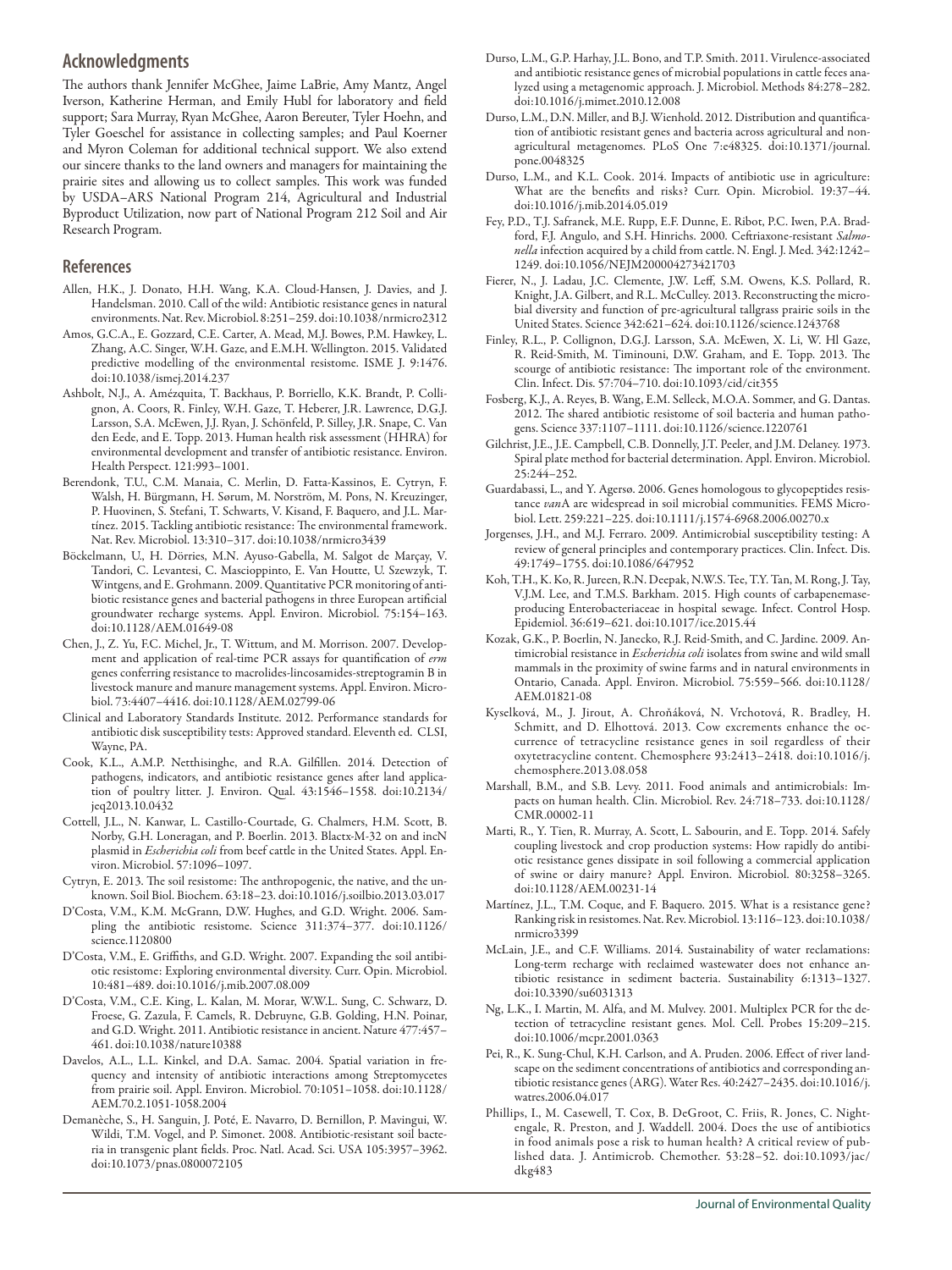- Popowska, M., M. Rzeczycka, A. Miernik, A. Krawczyk-Balska, F. Walsh, and B. Duffy. 2012. Influence of soil use on prevalence of tetracycline, streptomycin, and erythromycin resistance and associated resistance genes. Antimicrob. Agents Chemother. 56:1434–1443. [doi:10.1128/](http://dx.doi.org/10.1128/AAC.05766-11) [AAC.05766-11](http://dx.doi.org/10.1128/AAC.05766-11)
- Pruden, A., R. Pei, H. Storetboom, and K.H. Carlson. 2006. Antibiotic resistance genes as emerging contaminants: Studies in northern Colorado. Environ. Sci. Technol. 40:7445–7450. [doi:10.1021/es060413l](http://dx.doi.org/10.1021/es060413l)
- Rutgersson, C., J. Fick, N. Marathe, E. Kristiansson, A. Janzon, M. Angelin, A. Johansson, Y. Souche, C.F. Flach, and D.G. Larsson. 2014. Fluoroquinolones and qnr genes in sediment, water, soil, and human fecal flora in an environment polluted by manufacturing discharges. Environ. Sci. Technol. 48:7825–7832. [doi:10.1021/es501452a](http://dx.doi.org/10.1021/es501452a)
- SAS Institute. 2008. The SAS system for Windows. Release 9.2. SAS Inst., Cary, NC.
- Schmitt, H., K. Stoob, G. Hamscher, E. Smit, and W. Seinen. 2006. Tetracyclines and tetracycline resistance in agricultural soils: Microcosm and field studies. Microb. Ecol. 51:267–276. [doi:10.1007/s00248-006-9035-y](http://dx.doi.org/10.1007/s00248-006-9035-y)
- Shange, R.S., R.O. Ankumah, A.M. Ibekwe, R. Zabawa, and S.E. Dowd. 2012. Distinct soil bacterial communities revealed under a diversely managed acroecosystem. PLoS One 7:e40338. [doi:10.1371/journal.pone.0040338](http://dx.doi.org/10.1371/journal.pone.0040338)
- Singer, R.S., R. Finch, H.C. Wegener, R. Bywater, J. Walters, and M. Lipstitch. 2003. Antibiotic resistance: Tthe interplay between antibiotic use in animals and human beings. Lancet Infect. Dis. 3:47–51. [doi:10.1016/](http://dx.doi.org/10.1016/S1473-3099(03)00490-0) [S1473-3099\(03\)00490-0](http://dx.doi.org/10.1016/S1473-3099(03)00490-0)
- Singer, R.S., and J. Williams-Nguyen. 2014. Human health impacts of antibiotic use in agriculture: A push for improved causal inference. Curr. Opin. Microbiol. 19:1–8. [doi:10.1016/j.mib.2014.05.014](http://dx.doi.org/10.1016/j.mib.2014.05.014)
- Storteboom, H., M. Arabi, J.G. Davis, B. Crimi, and A. Pruden. 2010. Tracking antibiotic resistance genes in the South Platte River Basin using molecular signatures of urban, agricultural, and pristine sources. Environ. Sci. Technol. 44:7397–7404. [doi:10.1021/es101657s](http://dx.doi.org/10.1021/es101657s)
- Udikovic-Kolic, N., F. Wichmann, N.A. Broderick, and J. Handelsman. 2014. Bloom of resident antibiotic-resistant bacteria in soil following manure fertilization. Proc. Natl. Acad. Sci. USA 111:15202–15207. [doi:10.1073/](http://dx.doi.org/10.1073/pnas.1409836111) [pnas.1409836111](http://dx.doi.org/10.1073/pnas.1409836111)
- USDA National Statistics Service. 2012. Census of agriculture, Volume 1, Geographic Area Series, Part 21, Chapter 1: State level data (Nebraska). AC-12-A-27. USDA, Washington, DC.
- Walsh, F., and B. Duffy. 2013. The culturable soil antibiotic resistome: A community of multi-drug resistant bacteria. PLoS One 8:e65567. [doi:10.1371/](http://dx.doi.org/10.1371/journal.pone.0065567) [journal.pone.0065567](http://dx.doi.org/10.1371/journal.pone.0065567)
- Williams-Nguyen, J., J.B. Sallach, S. Bartelt-Hunt, A.B. Boxall, L.M. Durso, J.E. McLain, R.S. Singer, D.D. Snow, and J.L. Ziles. 2015. Antibiotics and antibiotic resistance in agroecosystems: State of the science. J. Environ. Qual. (in press).
- Wittum, T.E. 2012. The challenge of regulating agricultural ceftiofur use to slow the emergence of resistance to extended-spectrum cephalosporins. Appl. Environ. Microbiol. 78:7819–7821. [doi:10.1128/AEM.01967-12](http://dx.doi.org/10.1128/AEM.01967-12)
- Wright, G.D. 2010. Antibiotic resistance in the environment: A link to the clinic? Curr. Opin. Microbiol. 13:589–594. [doi:10.1016/j.mib.2010.08.005](http://dx.doi.org/10.1016/j.mib.2010.08.005)
- Zhang, Y., D.D. Snow, D. Parker, Z. Zhou, and X. Li. 2013. Intracellular and extracellular antimicrobial resistance genes in the sludge of livestock waste management structures. Environ. Sci. Technol. 47:10206–10213.
- Zhou, Z., L. Raskin, and J.L. Zilles. 2009. Macrolide resistance in microorganisms at antimicrobial-free swine farm. Appl. Environ. Microbiol. 75:5814–5820.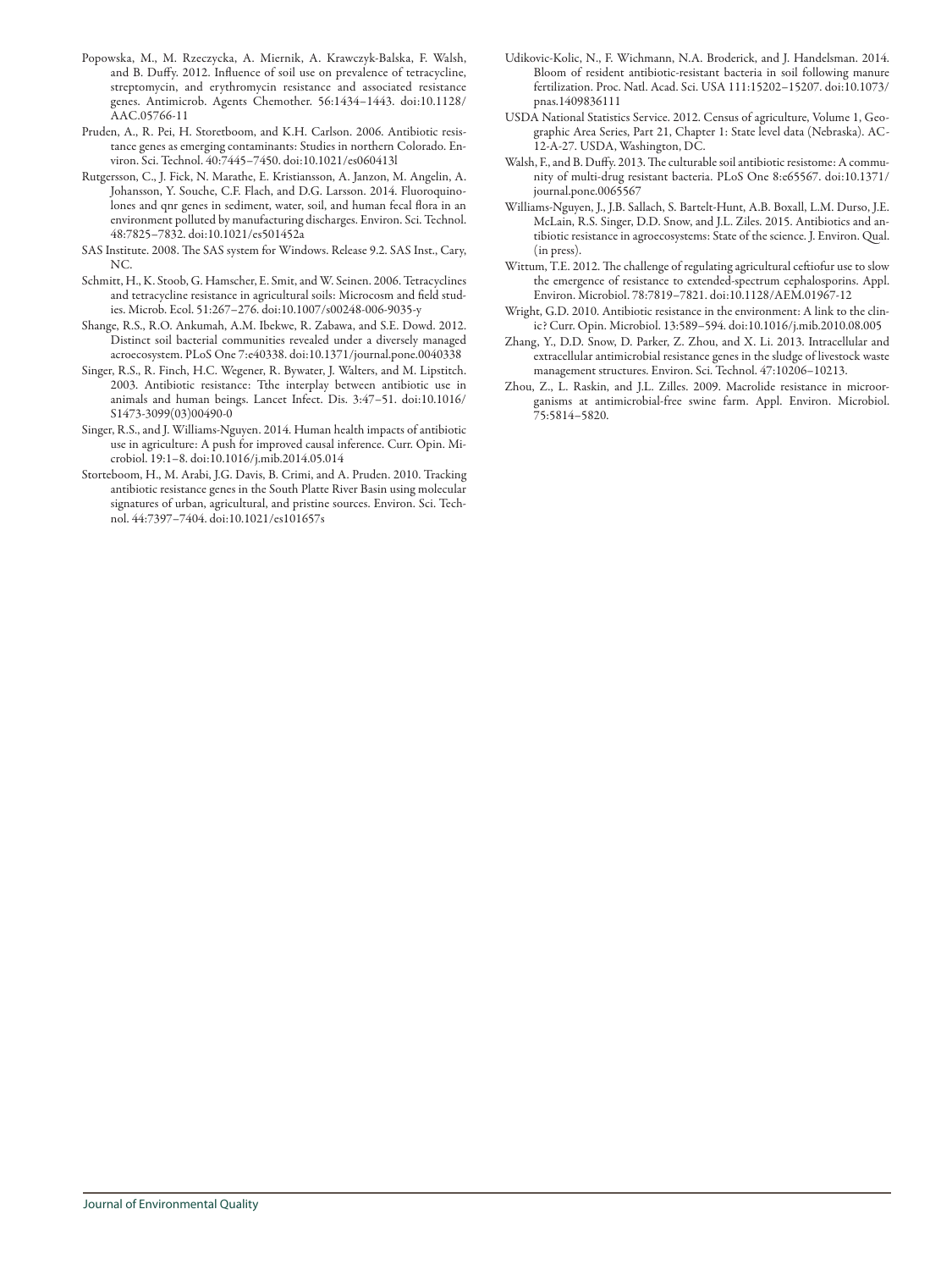# **Assessment of Selected Antibiotic Resistances in Ungrazed Native Nebraska Prairie Soils Supplementary Figure 1. Prairie sites.** Shaded counties indicate areas from which samples were collected. Counties, listed from north to south, are Lancaster, Otoe, Johnson, Pawnee, and Richardson.

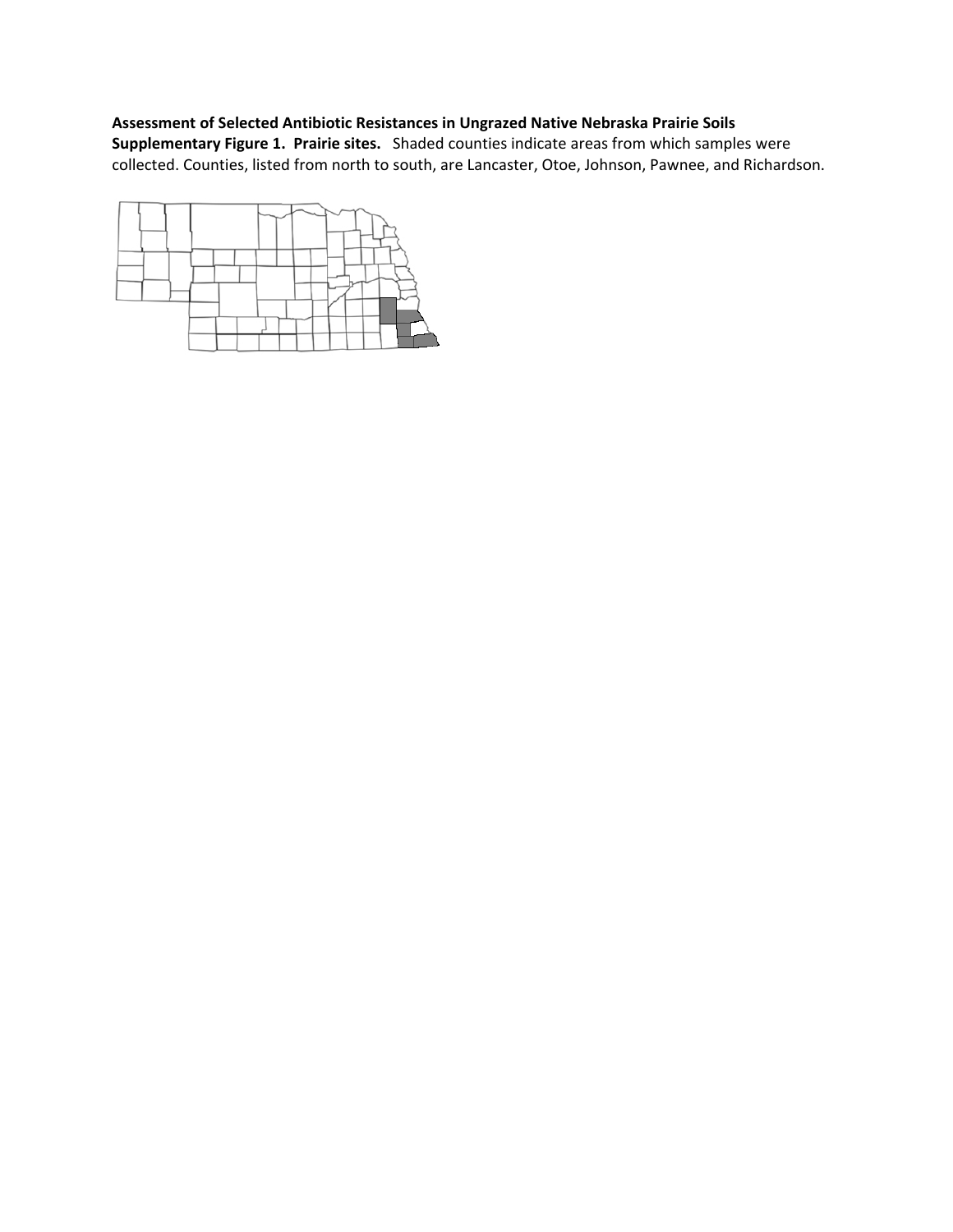# **Assessment of Selected Antibiotic Resistances in Ungrazed Native**

# **Nebraska Prairie Soils Table S1: PCR Primers**

Contact person: Lisa Durso lisa.durso@ars.usda.gov

| <b>Primer Name</b>                  | <b>Sequence</b>                                               | Length<br>(bp) | TM (°C) | <b>Product</b><br>size (bp) |
|-------------------------------------|---------------------------------------------------------------|----------------|---------|-----------------------------|
| $Ng \text{ } tet(A) F+$             | 5'-GCT ACA TCC TGC TTG CCT TC -3'                             | 20             | 63.8    | 210                         |
| Ng $tet(A)$ R <sup>+</sup>          | 5'-CAT AGA TCG CCG TGA AGA GG -3'                             | 20             | 64.6    |                             |
| $Ng \text{ } tet(B) F+$             | 5'-TTG GTT AGG GGC AAG TTT TG -3'                             | 20             | 63.6    | 659                         |
| Ng $tet(B)$ R <sup>+</sup>          | 5'-GTA ATG GGC CAA TAA CAC CG -3'                             | 20             | 63.7    |                             |
| Ng $tet(C)$ F <sup>+</sup>          | 5'-CTT GAG AGC CTT CAA CCC AG -3'                             | 20             | 63.8    | 418                         |
| Ng $tet(C)$ R <sup>+</sup>          | 5'-ATG GTC GTC ATC TAC CTG CC -3'                             | 20             | 63.9    |                             |
| $Ng \text{ } tet(D) F+$             | 5'-AAA CCA TTA CGG CAT TCT GC -3'                             | 20             | 63.6    | 787                         |
| Ng $tet(D)$ R <sup>+</sup>          | 5'-GAC CGG ATA CAC CAT CCA TC-3'                              | 20             | 64.0    |                             |
| $Ng \text{ } tet(E) F+$             | 5'-AAA CCA CAT CCT CCA TAC GC -3'                             | 20             | 63.6    | 278                         |
| $Ng \text{ } tet(E)$ R <sup>+</sup> | 5'-AAA TAG GCC ACA ACC GTC AG -3'                             | 20             | 63.7    |                             |
| $Ng \text{ } tet(G)$ F <sup>+</sup> | 5'-CAG CTT TCG GAT TCT TAC GG -3'                             | 20             | 63.5    | 844                         |
| Ng $tet(G)$ R <sup>+</sup>          | 5'-GAT TGG TGA GGC TCG TTA GC -3'                             | 20             | 63.6    |                             |
| Ng tet(K) F <sup>+</sup>            | 5'-TCG ATA GGA ACA GCA GTA -3'                                | 18             | 54.0    | 169                         |
| $Ng \text{ } tet(K)$ R <sup>+</sup> | 5'-CAG CAG ATC CTA CTC CTT -3'                                | 18             | 54.1    |                             |
| $Ng \text{ } tet(L) F+$             | 5'-TCG TTA GCG TGC TGT CAT TC -3'                             | 20             | 63.9    | 267                         |
| $Ng \text{ } tet(L)$ R <sup>+</sup> | 5'-GTA TCC CAC CAA TGT AGC CG -3'                             | 20             | 64.0    |                             |
| Ng tet(M) F <sup>+</sup>            | 5'-GTG GAC AAA GGT ACA ACG AG -3'                             | 20             | 59.6    | 406                         |
| $Ng \text{ } tet(M)$ R <sup>+</sup> | 5'-CGG TAA AGT TCG TCA CAC AC -3'                             | 20             | 60.6    |                             |
| Ng $tet(O)$ F <sup>+</sup>          | 5'-AAC TTA GGC ATT CTG GCT CAC -3'                            | 21             | 62.1    | 515                         |
| Ng $tet(O)$ R <sup>+</sup>          | 5'-TCC CAC TGT TCC ATA TCG TCA -3'                            | 21             | 65.2    |                             |
| $Ng \text{ } tet(Q)$ F <sup>+</sup> | 5'-TTA TAC TTC CTC CGG CAT CG -3'                             | 20             | 63.7    | 904                         |
| Ng $tet(Q)$ R <sup>+</sup>          | 5'-ATC GGT TCG AGA ATG TCC AC-3'                              | 20             | 63.9    |                             |
| Ng tet(S) F <sup>+</sup>            | 5'-CAT AGA CAA GCC GTT GAC C-3'                               | 19             | 60.7    | 667                         |
| Ng $tet(S)$ R <sup>+</sup>          | 5'-ATG TTT TTG GAA CGC CAG AG -3'                             | 20             | 63.8    |                             |
| Ng $tet(X)$ F <sup>+</sup>          | 5'-CAA TAA TTG GTG GTG GAC CC -3'                             | 20             | 63.7    | 468                         |
| Ng $tet(X)$ R <sup>+</sup>          | 5'-TTC TTA CCT TGG ACA TCC CG -3'                             | 20             | 63.7    |                             |
| Ng tetA(P) F <sup>+</sup>           | 5'-CTT GGA TTG CGG AAG AAG AG -3'                             | 20             | 63.7    | 676                         |
| Ng $tetA(P)$ R <sup>+</sup>         | 5'-ATA TGC CCA TTT AAC CAC GC -3'                             | 20             | 63.3    |                             |
| Pei sul(I) F‡                       | 5'-CGC ACC GGA AAC ATC GCT GCA C-3'                           | 22             | 63.8    | 163                         |
| Pei sul(I) R‡                       | 5'-TGA AGT TCC GCC GCA AGG CTC G-3'                           | 22             | 64.6    |                             |
| Pei sul(II) F‡                      | 5'-TCC GGT GGA GGC CGG TAT CTG G-3'                           | 22             | 65.1    | 191                         |
| Pei sul(II) R‡                      | 5'-CGG GAA TGC CAT CTG CCT TGA G-3'                           | 22             | 60.6    |                             |
| Böckelmann erm(B) F§                | 5'- GCA TTT AAC GAC GAA ACT GGC T-3'                          | 22             | 56.2    | 573                         |
|                                     | Böckelmann erm(B) R§ 5'-GAC AAT ACT TGC TCA TAA GTA ATG GT-3' | 26             | 53.2    |                             |
| Chen $erm(B)$ F¶                    | 5'-GAT ACC GTT TAC GAA ATT GG-3'                              | 20             | 49.0    | 364                         |
| Chen $erm(B)$ R¶                    | 5'-GAA TCG AGA CTT GAG TGT GC-3'                              | 20             | 53.4    |                             |
| Kozak CMY-2 F#                      | 5'-GAC AGC CTC TTT CTC CAC A-3'                               | 19             | 54.3    | 1015                        |
| Kozak CMY-2 R#                      | 5'-TGG AAC GAA GGC TAC GTA-3'                                 | 18             | 52.9    |                             |
| Cottell CTX-M F++                   | 5'-CCG CTG CCG GTY TTA TC-3'                                  | 17             | 55.1    | 490-520                     |

Cottell CTX-M R<sup>††</sup> 5'-ATG TGC AGY ACC AGT AA-3' 17 49.3

# **Table S1. Primers used in study.**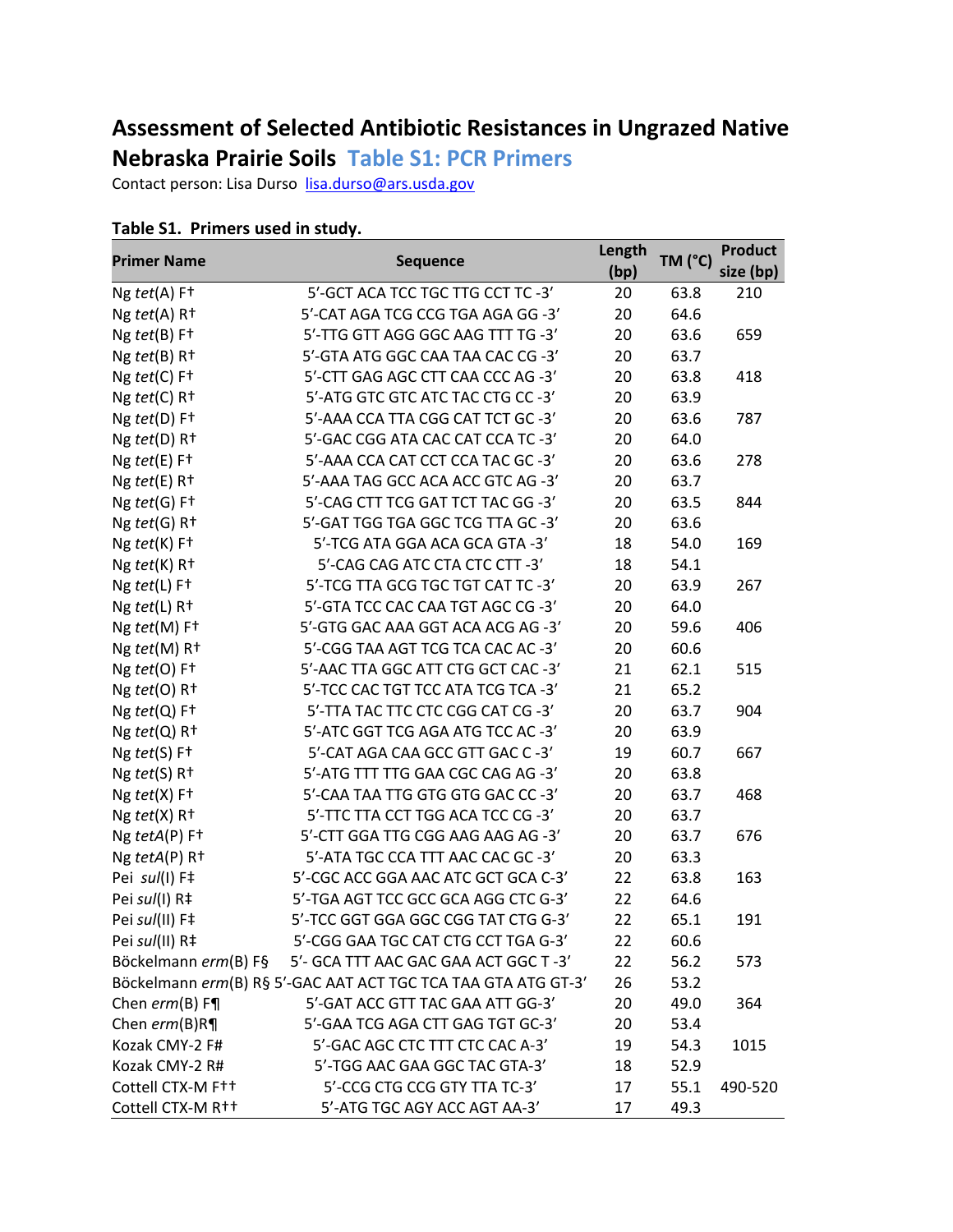† Ng, L.K., I. MarƟn, M. Alfa, and M. Mulvey. 2001. Multiplex PCR for the detection of tetracycline resistant genes. Mol. Cell. Probes. 15:209‐215.

‡ Pei, R., K. Sung‐Chul, K.H. Carlson, and A. Pruden. 2006. Effect of River Landscape on the sediment concentrations of antibiotics and corresponding antibiotic resistance genes (ARG). Water Res. 40:2427‐ 2435.

§ Böckelmann, U., H. Dörries, M.N. Ayuso-Gabella, M. Salgot de Marçay, V. Tandori, C. Levantesi, C. Mascioppinto, E. Van Houtte, U. Szewzyk, T. Wintgens, and E. Grohmann. 2009. Quantitative PCR Monitoring of Antibiotic Resistance Genes and Bacterial Pathogens in Three European Artificial Groundwater Recharge Systems. Appl. Environ. Microb. 75:154‐163.

¶ Chen, J., Z. Yu, F.C. Michel, Jr., T. Wittum, and M. Morrison. 2007. Development and application of real‐time PCR assays for quantification of *erm* genes conferring resistance to macrolides‐ lincosamides‐ streptogramin B in livestock manure and manure management systems. Appl. Environ. Microb. 73:4407‐4416.

# Kozak, G.K., P. Boerlin, N. Janecko, R.J. Reid‐Smith, and C. Jardine. 2009. Antimicrobial resistance in Escherichia coli isolates from swine and wild small mammals in the proximity of swine farms and in Natural Environments in Ontario, Canada. Appl Environ Microbiol. 75:559‐566.

†† Cottell, J.L., N. Kanwar, L.Castillo‐Courtade, G. Chalmers, H.M. Scott, B. Norby, G.H. Loneragan, and P. Boerlin. 2013. Blactx‐M‐32 on and incN plasmid in Eschericia coli from beef cattle in the United States. Appl Environ Microbiol. 57:10‐96‐1097.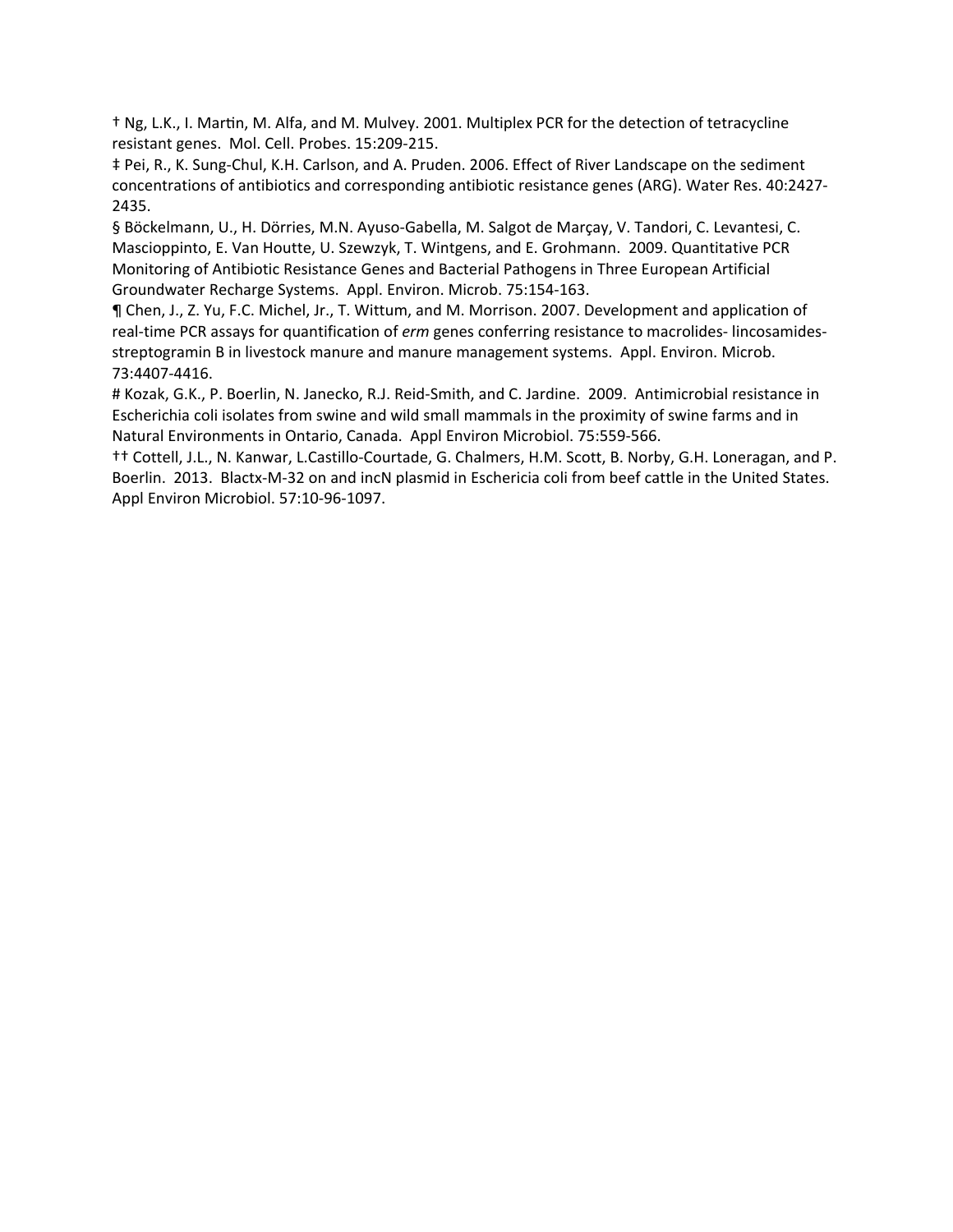# **Assessment of Selected Antibiotic Resistances in Ungrazed Native Nebraska Prairie Soils**

**Table S2: PCR Recipes and Thermocycling Conditions**

Contact person: Lisa Durso lisa.durso@ars.usda.gov

| <b>Qualitative PCR</b> |                           |                                                                                                                                                                                                                                          |                                                                                                                                                                    |                                                |
|------------------------|---------------------------|------------------------------------------------------------------------------------------------------------------------------------------------------------------------------------------------------------------------------------------|--------------------------------------------------------------------------------------------------------------------------------------------------------------------|------------------------------------------------|
| Resistance             | <b>Genes</b>              | <b>PCR Recipe Used</b>                                                                                                                                                                                                                   | <b>Themocycling Conditions Used</b>                                                                                                                                | Reference                                      |
| Tetracycline           | L, M, O, Q, S, X,<br>A(P) | $A$ , B, C, D, E, G, K, 12.5 µ of Jumpstart Red Taq was combined with 0.5 µ of<br>each primer (100mM), 1 µl of extracted DNA, and reagent<br>grade water to bring the total reaction volume to 25 µl.                                    | 1 cycle of 94°C for 5 min; 35 cycles of 94°C for 1 min, 55°C<br>for 1 min and 72°C for 90 seconds; and one cycle of 72°C<br>for 5 minutes.                         | Ng et al. 2001                                 |
| Sulfonamide            | sul(I)                    | 9 µl of 5PrimeMasterMix (5Prime, Gaithersburg MD), 0.4 µl<br>of each primer (100mM), 1 µl of template DNA, and reagent- PCR were 1 cycle of 95°C for for 15 min; 50 cycles of 95 for<br>grade water in a final reaction volume of 20 µl. | 15 sec, 65°C for 30 sec, and 72°C for 30 sec.                                                                                                                      | Pei et al. 2006                                |
|                        | $s$ ul $($ II $)$         | 9 µl of 5PrimeMasterMix (5Prime, Gaithersburg MD), 0.4 µl<br>of each primer (100mM), 1 µl of template DNA, and reagent-<br>grade water in a final reaction volume of 20 µl.                                                              | PCR were 1 cycle of 95°C for for 15 min; 50 cycles of 95 for<br>15 sec, 57.5°C for 30 sec, and 72°C for 30 sec.                                                    | Pei et al. 2006                                |
| $\beta$ -lactamases    | CTX-M, CMY-2              | 10ul of Jumpstart Red Taq Master Mix (Sigma, St. Louis MO)<br>was combined with 0.2ul CMY2 primers (200mM) and 0.3ul<br>CTX-M primers (200mM), 1ul of extracted DNA and reagent-<br>grade water for a total reaction volume of 20ul.     | One cycle consisting of 15 min at 94°C, 30 cycles consisting<br>of 1 min at 94°C, 1 min at 55°C, and 1 min at 72°C, and one<br>cycle consisting of 10 min at 72°C. | Cottell et al.,<br>2013; Kozak et<br>al., 2009 |

#### Quantitative PCR

| <b>Resistance</b> | <b>IGenes</b> | <b>IPCR Recipie Used</b>                                                     | <b>Themocycling Conditions Used</b>                             | <b>IReference</b> |
|-------------------|---------------|------------------------------------------------------------------------------|-----------------------------------------------------------------|-------------------|
|                   |               |                                                                              | 1 cycle of 94°C for 15 min; 35 cycles of 94°C for 1 min, 55 for |                   |
| Tetracycline      | tet (A)       | QuantiTect SYBR Master Mix (Qiagen, Valencia CA)                             | 1 min, 72°C for 90 sec; 1 cycle of 72°C for 5 min               | Ng et al. 2001    |
|                   |               |                                                                              | 195 °C for 15 min; 50 cycles of 95 °C for 15 sec, 65 °C for 30  |                   |
| Sulfonamide       | sul (I)       | 5Prime RealMasterMix SYBR ROX (5Prime, Gaithersburg MD) sec, 72°C for 30 sec |                                                                 | Pei et al., 2006  |

Cottell, J.L., N. Kanwar, L.Castillo-Courtade, G. Chalmers, H.M. Scott, B. Norby, G.H. Loneragan, and P. Boerlin. 2013. Blactx-M-32 on and incN plasmid in Eschericia coli from beef cattle in the United States. Appl Environ Microbiol. 57:10‐96‐1097.

Kozak, G.K., P. Boerlin, N. Janecko, R.J. Reid-Smith, and C. Jardine. 2009. Antimicrobial resistance in Escherichia coli isolates from swine and wild small mammals in the proximity of swine farms and in Natural Environment Ontario, Canada. Appl Environ Microbiol. 75:559‐566.

**Ng**, L.K., I. Martin, M. Alfa, and M. Mulvey. 2001. Multiplex PCR for the detection of tetracycline resistant genes. Mol. Cell. Probes. 15:209‐215.

**Pei**, R., K. Sung‐Chul, K.H. Carlson, and A. Pruden. 2006. Effect of River Landscape on the sediment concentrations of antibiotics and corresponding antibiotic resistance genes (ARG). Water Res. 40:2427‐2435.